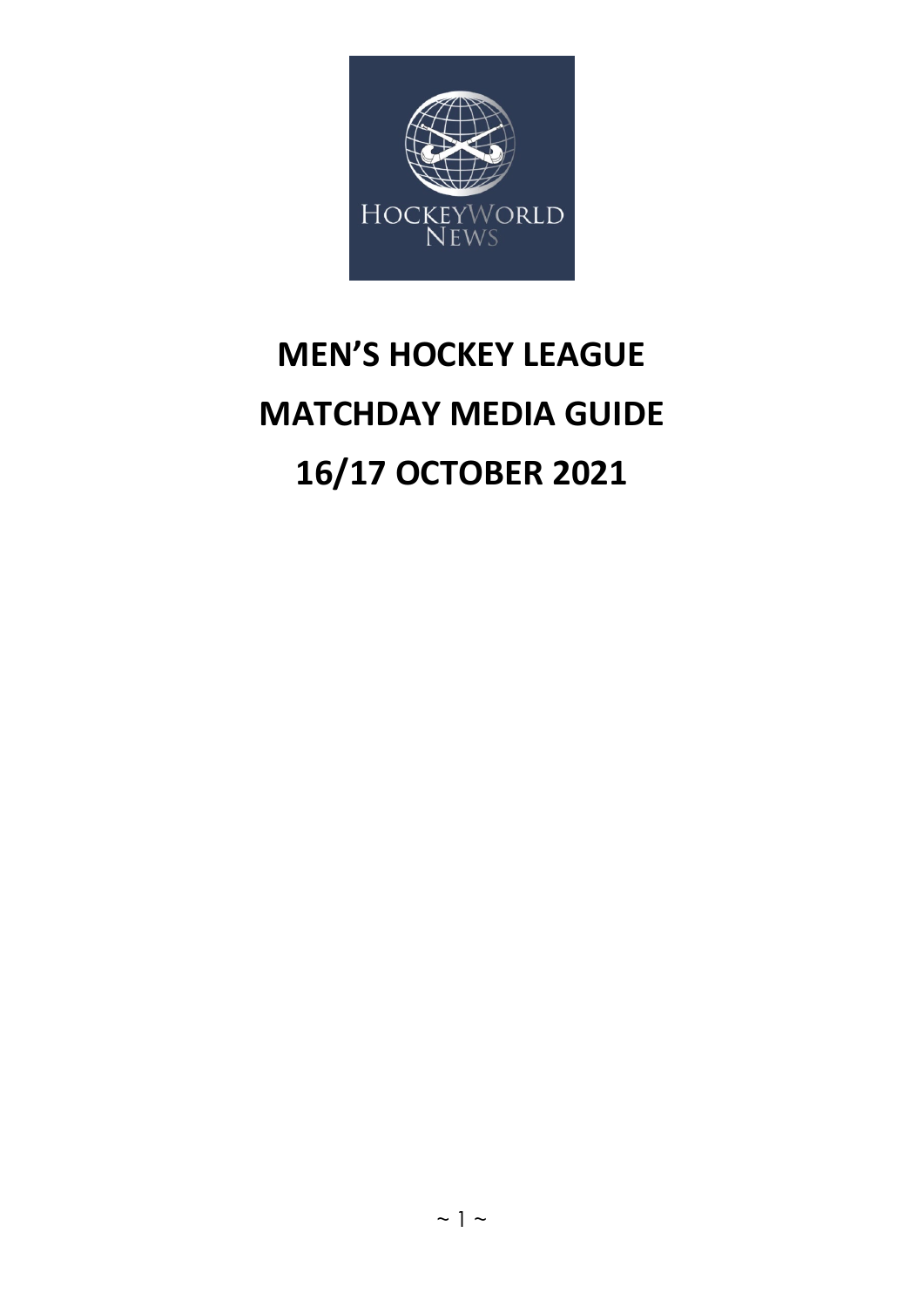# EG GOALKEEPER INJURED DURING 7-0 LOSS AT OGs

There is still a four way tie at the top of the Men's Hockey League Premier Division after the latest round of matches.

Old Georgians extended their goal difference advantage over second placed Surbiton to eight goals after they beat East Grinstead 7-0 in a fractious affair, after a serious injury to EG goalkeeper Sam Lloyd requiring hospital treatment. After a delay in proceeding the match restarted with Striker Luke Emmett kitting up taking an unfamiliar place in goal for East Grinstead. Sam Ward scored four goals in the 6th, 20th, 22nd and 41st minutes, the first coming from a penalty corner, with Tom Carson scoring in the 19th minute. James Carson scored in the 49th minute and Liam Sanford converted a penalty corner a minute later.

With fifteen minutes to play at the University of Durham, Surbiton were headed for their first goalless draw since November 2008, but the hosts experienced amazing dëja-vu as for the second week running, not only did they concede three goals in the final quarter, but the three goals were scored at the same times.

Rob Farrington broke the deadlock for Surbiton in the 56th minute with Ben Park and Luke Taylor converting penalty corners in the 68th and 70th minutes. Peter Friend scored for Oxted in the 56th and 68th minutes and Nick Giles scored in the 70th minute last week at Maiden Castle.

Wimbledon cruised to a 6-0 win at Oxted. Callum Mackenzie opened the scoring in the seventh minute before Duncan Scott completed a hat-trick with one goal in the 42nd minute and two in the 61st. Eddie Way's 56th minute penalty corner and Evan Kimber's strike with two minutes remaining completed the rout.

Hampstead & Westminster's unbeaten record was in jeopardy with ten minutes to play as the University of Exeter led 3-1. Matt Ramshaw gave the hosts a 1-0 half time lead after scoring in the 17th minute, only for Matt Simmond to level from the penalty spot in the 41st minute, Seb Ansley to put Exeter 2-1 ahead a minute later and Luke Brown to double the lead in the 44th minute. The Londoners' comeback began with Matt Guise-Brown converting penalty corners in the 61st and 62nd minutes to set up Rupert Shipperley as their hero with a last minute winner.

Brooklands Manchester University drew 3-3 for the second week running, having come from 3-0 down to salvage a point at East Grinstead the week before. Peter Flanagan put Brooklands 1-0 up with an 18th minute penalty corner, Beeston equalising a minute before half time through Gareth Griffiths. Craig Getty restored Brooklands' lead in the 46th minute only for Kai Aichinger to restore parity with fifteen minutes left. Andrew Jackson seemed to have given Brooklands all three points in the 65th minute, but Aichinger struck again three minutes from the end to earn Beeston's first point of the season.

## SURBITON LOOK TO TAKE THE INITIATIVE

Surbiton have the opportunity to go to the top of the Men's Hockey League Premier Division table when they host Brooklands Manchester University on Saturday night. Surbiton won 8-1 at home on the opening day of last season and the result followed the pattern of previous seasons when Surbiton won 7-0, 7-1, 5-1 and 6-2 after Brooklands last won at Sugden Road, 5-3 in February 2016. Brooklands have drawn their last two games 3-3 at home to Beeston and at East Grinstead while Surbiton will be looking to score more goals, although the University of Durham kept them scoreless until the fourth quarter last Sunday before going down 3-0.

If Surbiton win, Old Georgians will want to make the most of their superior goal difference by winning at Holcombe on Sunday. Results between Old Georgians and Holcombe have been mixed with a 3-3 draw, a 5-4 win for Old Georgians and last season, a 3-2 win for Holcombe in Kent. This season, Old Georgians have scored 16 goals and just conceded 1, at the University of Exeter in securing three wins, whilst Holcombe lost 6-4 at Surbiton after collapsing in the fourth quarter, won 3-0 at home to the University of Durham and lost 2-1 at Wimbledon before a bye week last weekend.

Hampstead & Westminster needed an epic comeback to maintain their one hundred per cent record by coming from 3-1 down to beat the University of Exeter 4-3 last week, and travel to Beeston, who secured their first point of the season in the draw at Brooklands. Hampstead won 4-3 on their last visit to Beeston, having lost four matches in a row in Nottingham and will aim to start their own winning streak in the East Midlands.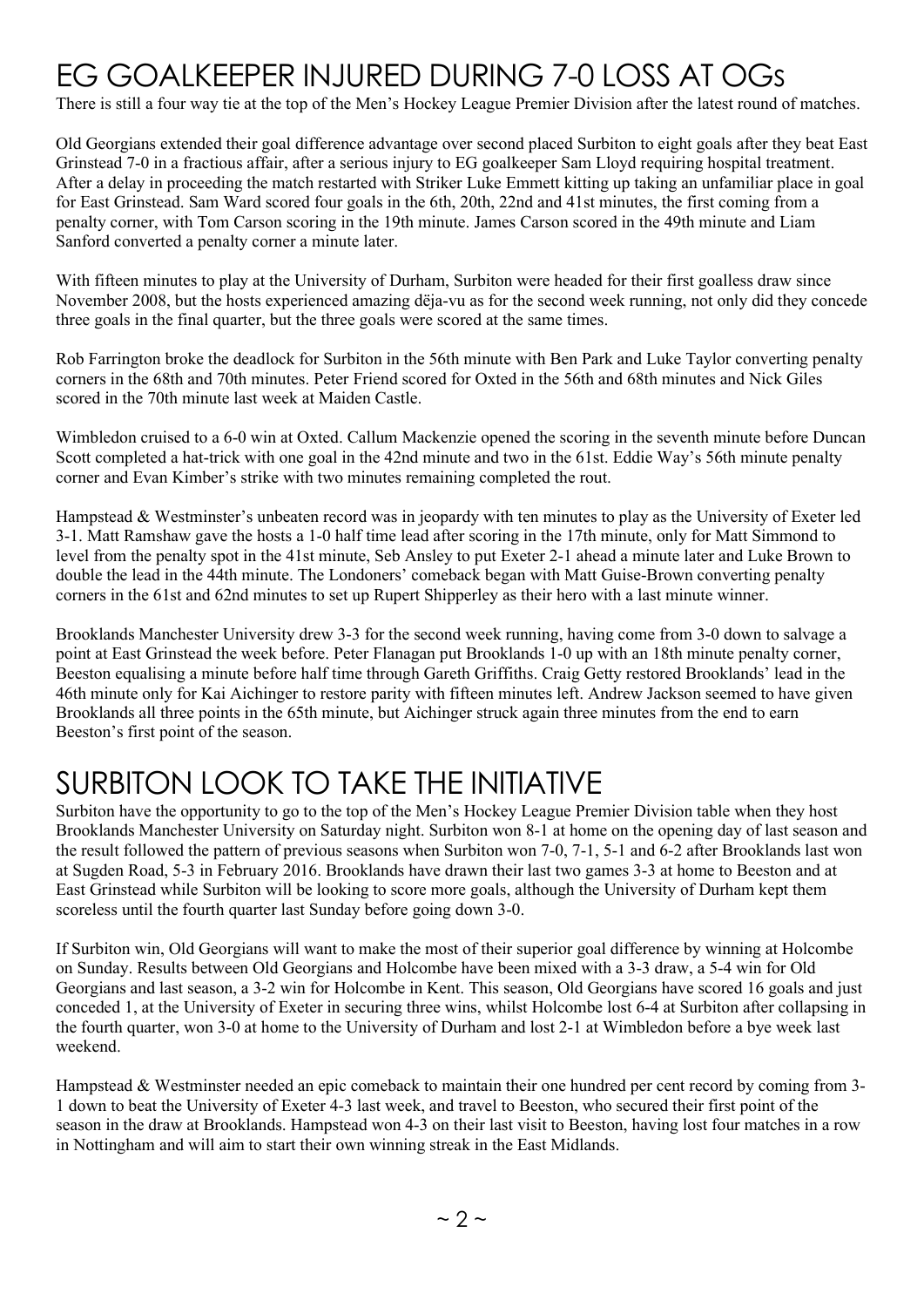Wimbledon are still in contention although they lost their first match of the season and welcome the University of Durham to South West London. Durham will be a little shell shocked after conceding three goals in the fourth quarter two weeks running with the goals coming at the same times in both matches. Last season Wimbledon won 6-4 in a goal fest and Durham will be hoping to put up a similar battling performance this season. Wimbledon have won their last three games with a 6-0 demolition of Oxted last week.

Oxted are in the unusual position of having won both their away games, but lost both home games and when the University of Exeter visit Surrey, they will be hoping to break the pattern. Historically, the University of Exeter have had the edge, both in the old National South Division and the 2009 Promotion Tournament, but Oxted won 2-0 last season when the teams met for the first time in the Premier Division. The University of Exeter will be hoping to end their run of defeats, which goes back to February 2020 when they won 3-2 at Brooklands Manchester University and currently stands at eleven.

# THE HOCKEY WORLD NEWS MEDIA GUIDE IS BACK!

Welcome to this week's edition of the Hockey World News Media Guide covering the Men's Hockey League for the 2021-22 season. The Hockey World News website can be found at<https://hockeywrldnws.com/>

Unfortunately, due to circumstances beyond my control, this season's Media Guides are currently more limited than in previous seasons, partly because I haven't received complete goalscorer details including time and method of all lthe first week's Premier Division goals. This means that at the moment, I can't compile early/ late goals stats; sort goalscorers by method (traditionally open play/ penalty corner/ penalty stroke) etc. The match-up grids which were popular last season are also not really an option at the moment as I can't compile earliest and latest goalscorer information for each team. Hopefully the matter will be resolved in future weeks and if and when the information is received the Media Guides will contain the backdated information.

England Hockey have introduced a website where certain data regarding fixtures can be found whilst the problems with GMS continue.<https://matches.englandhockey.co.uk/>

As stated, the website is updated at regular intervals and the data is not live.

For the latest player movement information, go to [https://www.thehockeypaper.co.uk/articles/2021/06/29/england](https://www.thehockeypaper.co.uk/articles/2021/06/29/england-hockey-premier-division-transfers-2021-22-latest-ins-and-outs)[hockey-premier-division-transfers-2021-22-latest-ins-and-outs](https://www.thehockeypaper.co.uk/articles/2021/06/29/england-hockey-premier-division-transfers-2021-22-latest-ins-and-outs)

In the Matchday Notes, I've included details about matches at both teams' home venues including goalscorers, usually up to the last five games, but variable where teams have met a limited number of times.

Finally, I've started to try and piece together various national league tables and Premier Division club squads from various sources.

As usual, please bear in mind that this media guide is a one person compilation, so if you find any errors, please let me know, but remember that there is very little scope for double checking content compared with a dedicated media team and current circumstances are making data compilation more difficult than in previous seasons.

The design of the media guide is something which will also be looked at during the season, but the current priority is to try and share as much information as possible.

**Colin Pike, Editor** – Tel: 07929 529279. Email: [colin.pike@btinternet.com](mailto:colin.pike@btinternet.com)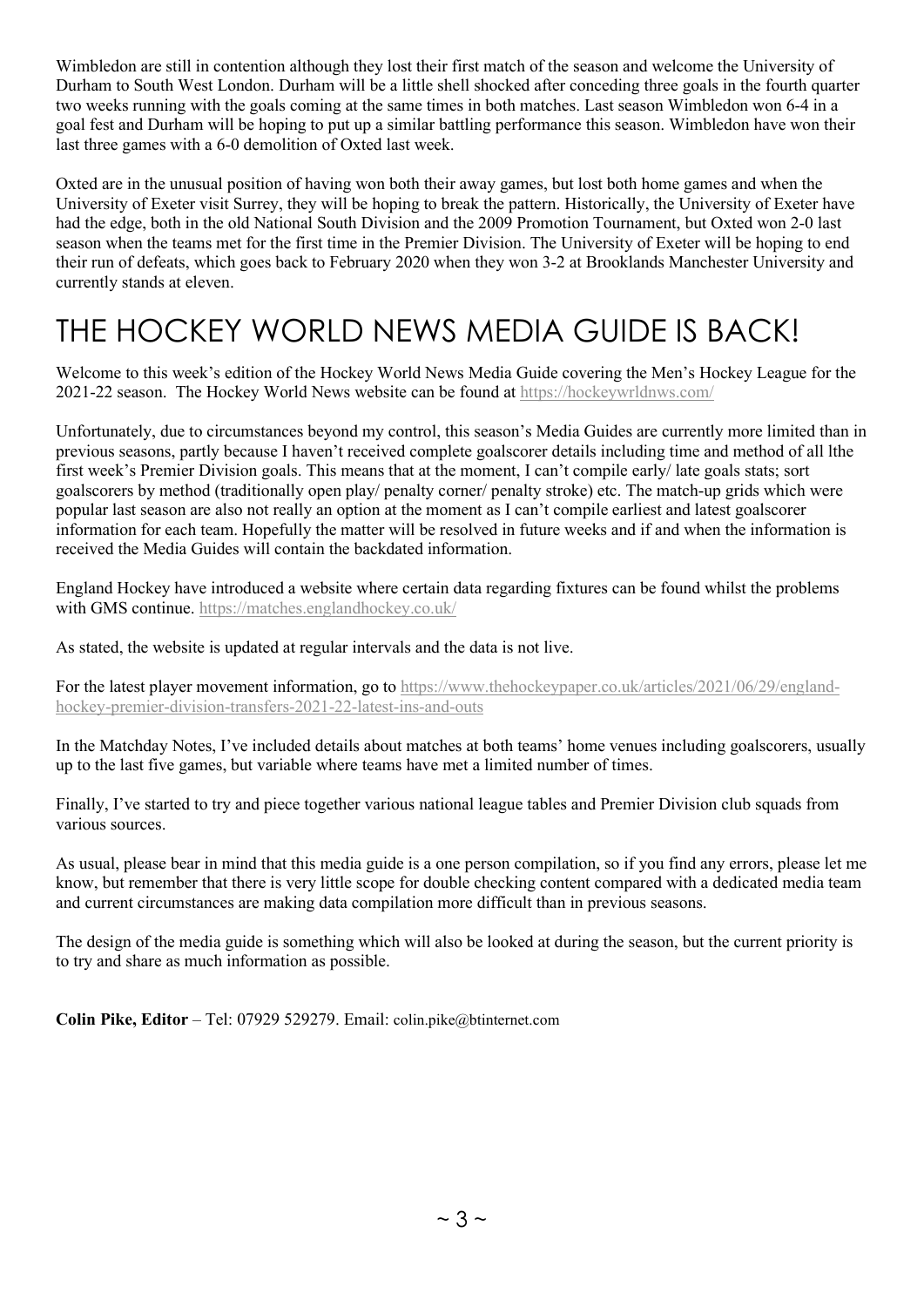|                                         |                |                          |                      | Men's Hockey League Premier Division - 10 October 2021 |
|-----------------------------------------|----------------|--------------------------|----------------------|--------------------------------------------------------|
| <b>Brooklands Manchester University</b> | 3              |                          | 3                    | <b>Beeston</b>                                         |
| Peter Flanagan 18-PC                    | (1)            | HT                       | (1)                  | Gareth Griffiths 34-F                                  |
| Craig Getty 46-F                        |                |                          |                      | Kai Aichinger 55-PC, 67-PC                             |
| Andrew Jackson 65-F                     |                |                          |                      |                                                        |
|                                         |                |                          |                      |                                                        |
| Match Official: Mike Talbot             |                |                          |                      | <b>Umpires: Nick Bennett and Matt Claxton</b>          |
|                                         |                |                          |                      |                                                        |
| <b>Hampstead &amp; Westminster</b>      | 4              | $\overline{\phantom{a}}$ | 3                    | <b>University of Exeter</b>                            |
| Matt Ramshaw 17-F                       | (1)            | HT                       | (0)                  | Matt Simmond 41-PS                                     |
| Matt Guise-Brown 61-PC, 62-PC           |                |                          |                      | Seb Ansley 42-F                                        |
| Rupert Shipperley 70-F                  |                |                          |                      | Luke Brown 44-F                                        |
|                                         |                |                          |                      |                                                        |
| Match Official: Richard Chere           |                |                          |                      | Umpires: Alex Fedenczuk and Nick Padget                |
|                                         |                |                          |                      |                                                        |
| <b>Old Georgians</b>                    | $\overline{ }$ | $\overline{a}$           | 0                    | <b>East Grinstead</b>                                  |
| Sam Ward 5-PC, 20-F, 22-F, 41-F         | (4)            | HT                       | (0)                  |                                                        |
| Tom Carson 19-F                         |                |                          |                      |                                                        |
| James Carson 49-F                       |                |                          |                      |                                                        |
| Liam Sanford 50-PC                      |                |                          |                      |                                                        |
|                                         |                |                          |                      |                                                        |
| Match Official: Debbie Garner           |                |                          |                      | <b>Umpires: Ian Diamond and Sean Edwards</b>           |
|                                         |                |                          |                      |                                                        |
| Oxted                                   | 0              | $\blacksquare$           | 6                    | Wimbledon                                              |
|                                         | (0)            | HT                       | (1)                  | Callum Mackenzie 7-F                                   |
|                                         |                |                          |                      | Duncan Scott 42-F, 61-F, 61-F                          |
|                                         |                |                          |                      | Eddie Way 56-PC                                        |
|                                         |                |                          |                      | Evan Kimber 68-F                                       |
|                                         |                |                          |                      |                                                        |
| Match Official: Stephen Mason           |                |                          |                      | <b>Umpires: Cam Reeman and Martin Twist</b>            |
|                                         |                |                          |                      |                                                        |
| <b>University of Durham</b>             | 0              | $\blacksquare$           | 3                    | <b>Surbiton</b>                                        |
|                                         | (0)            | НT                       | (0)                  | Rob Farrington 56-F                                    |
|                                         |                |                          |                      | Ben Park 68-PC                                         |
|                                         |                |                          |                      | Luke Taylor 70-PC                                      |
|                                         |                |                          |                      |                                                        |
| Match Official: Peter MacLellan         |                |                          |                      | Umpires: Mark Jarvis and Dan Reid                      |
|                                         |                |                          |                      |                                                        |
|                                         |                |                          | <b>Bye: Holcombe</b> |                                                        |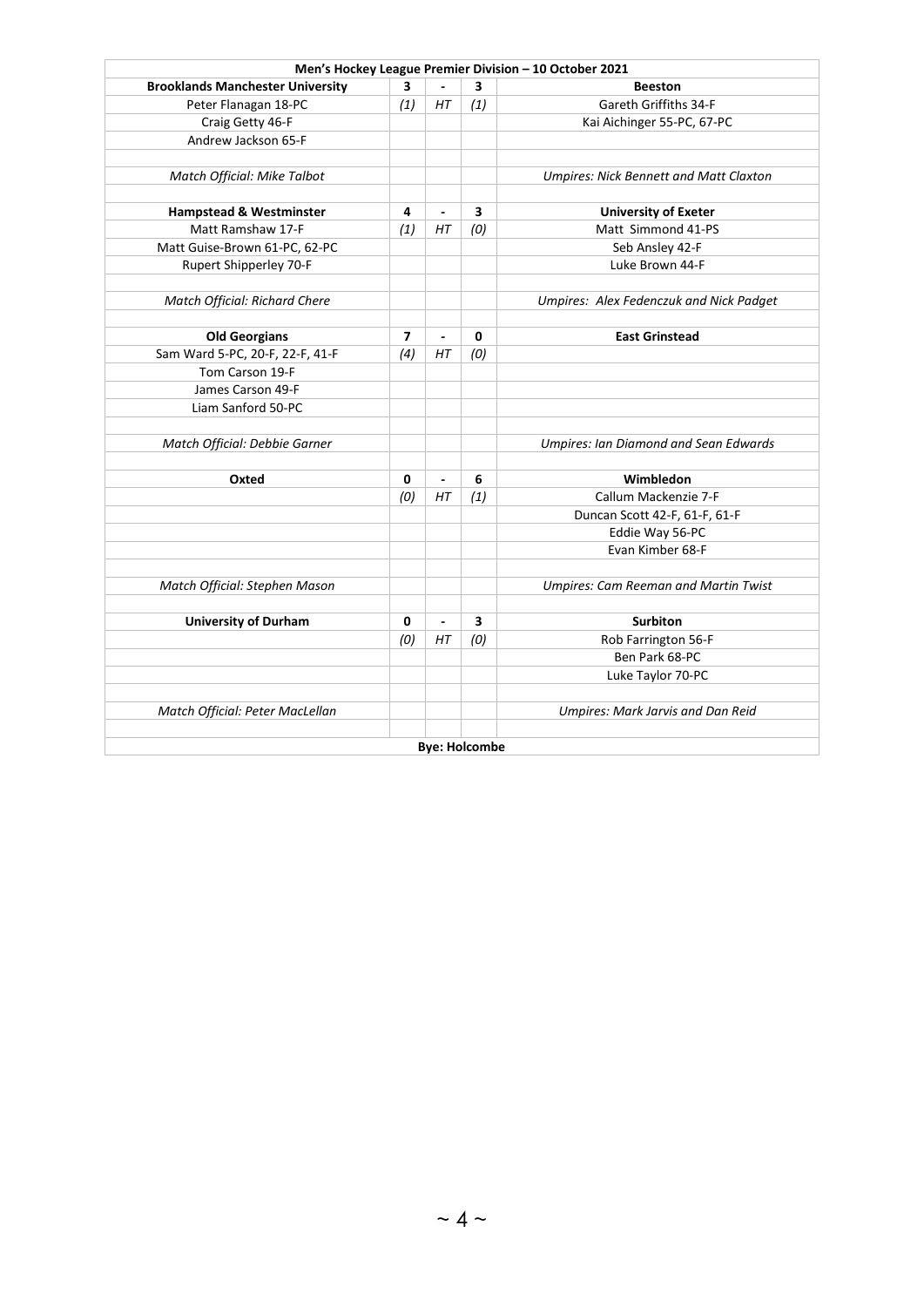## MATCHDAY NOTES Surbiton v Brooklands Manchester University Sugden Road – 1730 – 16 Oct

#### **Last Five Premier Division Meetings at Surbiton:**

20 Sep 2020 – Surbiton 8 (Ben Boon, Arjan Drayton-Chana, Luke Taylor (5), Rob Farrington) Brooklands Manchester University 1 (Peter Flanagan)

29 Feb 2020 – Surbiton 7 (Ben Boon, Luke Taylor (4), Alan Forsyth) Brooklands Manchester University 0

9 Mar 2019 – Surbiton 7 (David Goodfield, Alan Forsyth (2), Tom Sorsby, William Marshall, Zach Wallace, Ben Boon) Brooklands Manchester University 1 (Sam Perrin)

21 Jan 2018 – Surbiton 5 (Luke Taylor, Nick Parkes, Alan Forsyth, Dave Bartram, Arjan Drayton Chana) Brooklands Manchester University 1 (Aidan Khares)

20 Nov 2016 – Surbiton 6 (Rob Farrington, Alan Forsyth (3), Gareth Furlong, Luke Noblett) Brooklands Manchester University 2 (Stefan Ray-Hills, Benedict van Woerkom)

*Last Brooklands Manchester University win at Sugden Road:* 6 Feb 2016 – Surbiton 3 (Dave Beckett, Alan Forsyth (2)) Brooklands Manchester University 5 (Ross Hall, Peter Friend, Peter Cornell (2), Aidan Khares)

Surbiton have had convincing victories in the last five home meetings since Brooklands last won at Sugden Road in 2016.

#### **Last Five Premier Division Meetings at Brooklands:**

29 Sep 2019 – Brooklands Manchester University 0 Surbiton 12 (Luke Taylor (3), Alan Forsyth (4), Ben Boon (2), Rob Farrington, Sam Spencer, David Goodfield)

14 Oct 2018 – Brooklands Manchester University 2 (Dan Vincent, Richard Slater) Surbiton 7 (Alan Forsyth (3), James Royce (2), Ben Boon (2))

19 Nov 2017 – Brooklands Manchester University 3 (Sam Perrin, Peter Cornell, Aidan Khares) Surbiton 3 (Alan Forsyth (2), Arjan Drayton Chana)

26 Feb 2017 – Brooklands Manchester University 3 (Peter Flanagan (3)) Surbiton 3 (Gareth Furlong (3))

20 Sep 2015 – Brooklands Manchester University 4 (Peter Friend, Stefan Ray-Hills, Aidan Khares, Peter Cornell) Surbiton 6 (Alan Forsyth (3), Chris Grassick, Rupert Shipperley (2))

*Last Brooklands Manchester University home victory over Surbiton:* 9 Oct 2010 – Brooklands Manchester University 1 (Dave Flanagan) Surbiton 0

Surbiton have also dominated at Brooklands except for two 3-3 draws in 2017. **Form Guide:**

10 Oct – University of Durham (A) W 3-0 10 Oct - BEESTON (H) D 3-3 26 Sep – Oxted (A) W 5-2 3 Oct – East Grinstead (A) D 3-3

**Surbiton (WWW) Brooklands Manchester University (DDWL)** 19 Sep – HOLCOMBE (H) W 6-4 26 Sep – UNIVERSITY OF EXETER (H) W 2-1 19 Sep – University of Durham (A) L 1-2

**Scorers:**

## Gareth Furlong 2 **Andrew Rusbridge 1, Felix Tully 1** Andrew Rusbridge 1, Felix Tully 1 James Gall 1, David Goodfield 1, Ben Park 1, Nick Park 1

**Surbiton (14) Brooklands Manchester University (9)** DAVID FLANAGAN 2, ALEX HOLMES 2 Rob Farrington 3 Craig Getty 1, Peter Flanagan 1, Andrew Jackson 1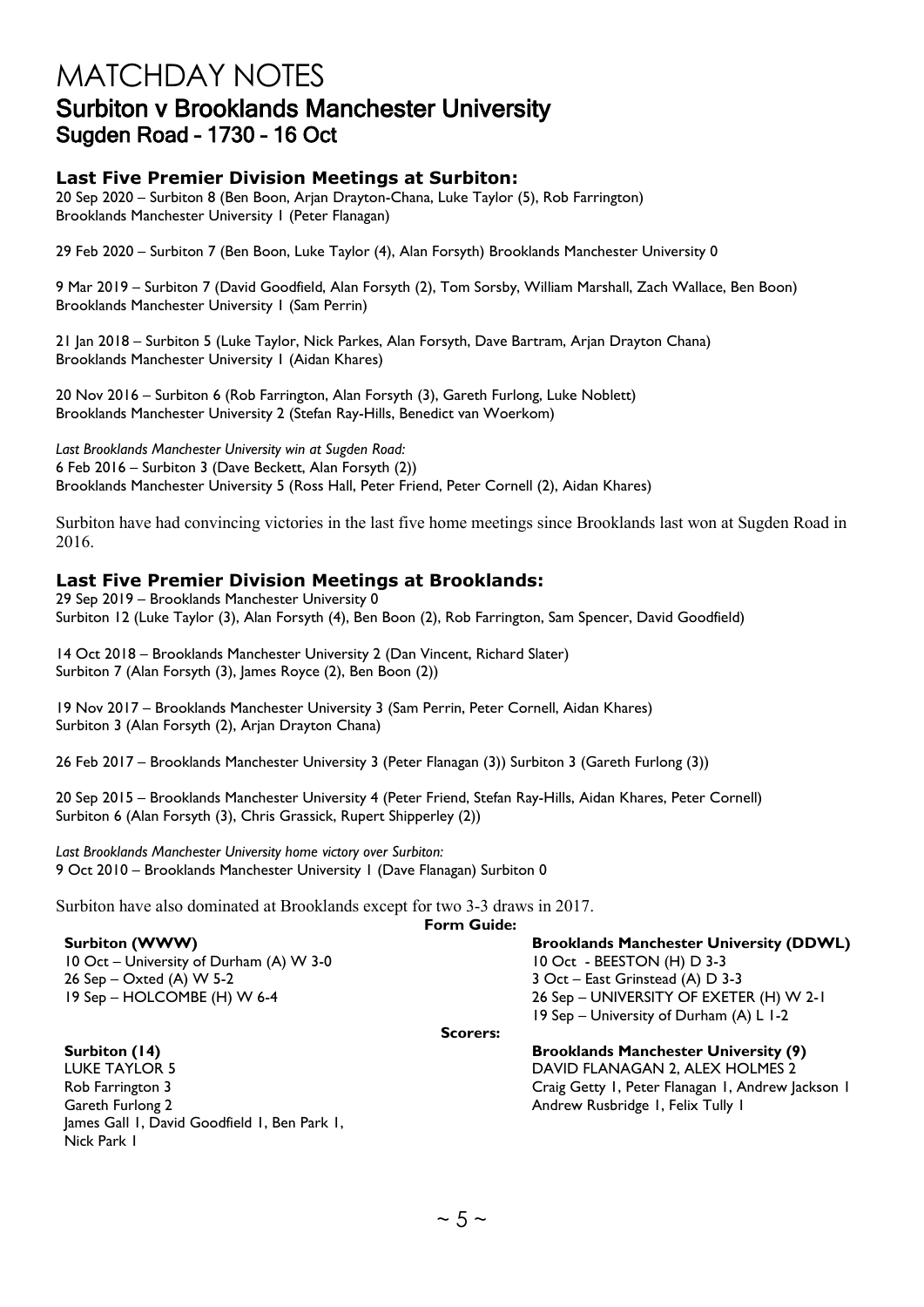## MATCHDAY NOTES Beeston v Hampstead & Westminster Nottingham Hockey Centre – 1400 – 17 Oct

### **Last Five Premier Division meetings at Beeston:**

14 Sep 2019 – Beeston 3 (Adam Dixon, Chris Proctor (2)) Hampstead & Westminster 4 (Matt Guise-Brown (3), Hywel Jones)

10 Mar 2019 – Beeston 1 (Adam Dixon) Hampstead & Westminster 0

21 Oct 2017 – Beeston 4 (Mark Gleghorne (2), Adam Dixon, Sam Ward) Hampstead & Westminster 2 (Chris Cargo, Toby Roche)

6 Nov 2016 – Beeston 1 (Mark Gleghorne) Hampstead & Westminster 0

21 Feb 2016 – Beeston 3 (Mo Gandhi, Chris Proctor, Gordon McIntyre) Hampstead & Westminster 2 (Nick Giles, Toby Roche)

Hampstead's 4-3 win at Beeston in September 2019 ended a run of four successive home wins for Beeston and was Hampstead's first win in Nottingham since 23 Oct 2010 when Stephane Vehrle-Smith and Will Naylor scored in a 2-0 away win.

#### **Last Five Premier Division Meetings at Hampstead:**

15 Mar 2020 – Hampstead & Westminster 2 (Rupert Shipperley (2)) Beeston 0

7 Oct 2018 – Hampstead & Westminster 2 (Rupert Shipperley, Matt Guise-Brown) Beeston 1 (Chris Proctor)

17 Mar 2018 – Hampstead & Westminster 3 (Matt Guise-Brown, Will Calnan, Rupert Shipperley) Beeston 2 (Gareth Griffiths, Robbie Gleeson)

19 Feb 2017 – Hampstead & Westminster 4 (Richard Smith, Kwan Browne, Will Calnan, Marc Edwards) Beeston 3 (Jonny Wilkinson, Richard Lawrence, Elliot Hibell)

8 Nov 2015 – Hampstead & Westminster 2 (Richard Alexander, Alex Jakeman) Beeston 1 (Adam Dixon)

*Beeston's last win at Hampstead & Westminster:* 15 Feb 2015 – Hampstead & Westminster 0 Beeston 1(Stuart Pilgrim)

Hampstead have had similar success on home soil, and are currently on a five game winning streak since Beeston were last successful in February 2015.

19 Sep – Old Georgians (A) L 0-4 19 Sep – Wimbledon (A) W 3-1

**Form Guide:**

**Beeston (DLL) Hampstead & Westminster (WWW)** 10 Oct – Brooklands MU (A) D 3-3 10 Oct – UNIVERSITY OF EXETER (H) W 4-3 26 Sep – WIMBLEDON (H) L 2-3 26 Sep – EAST GRINSTEAD (H) W 4-2

**Scorers:**

**Beeston (5) Hampstead & Westminster (11)** Eddie Harper 1, Gareth Griffiths 1 and 1992 and 1993 Matt Ramshaw 2, Rupert Shipperley 2

Will Calnan 1

KAI AICHINGER 3 MATT GUISE-BROWN 6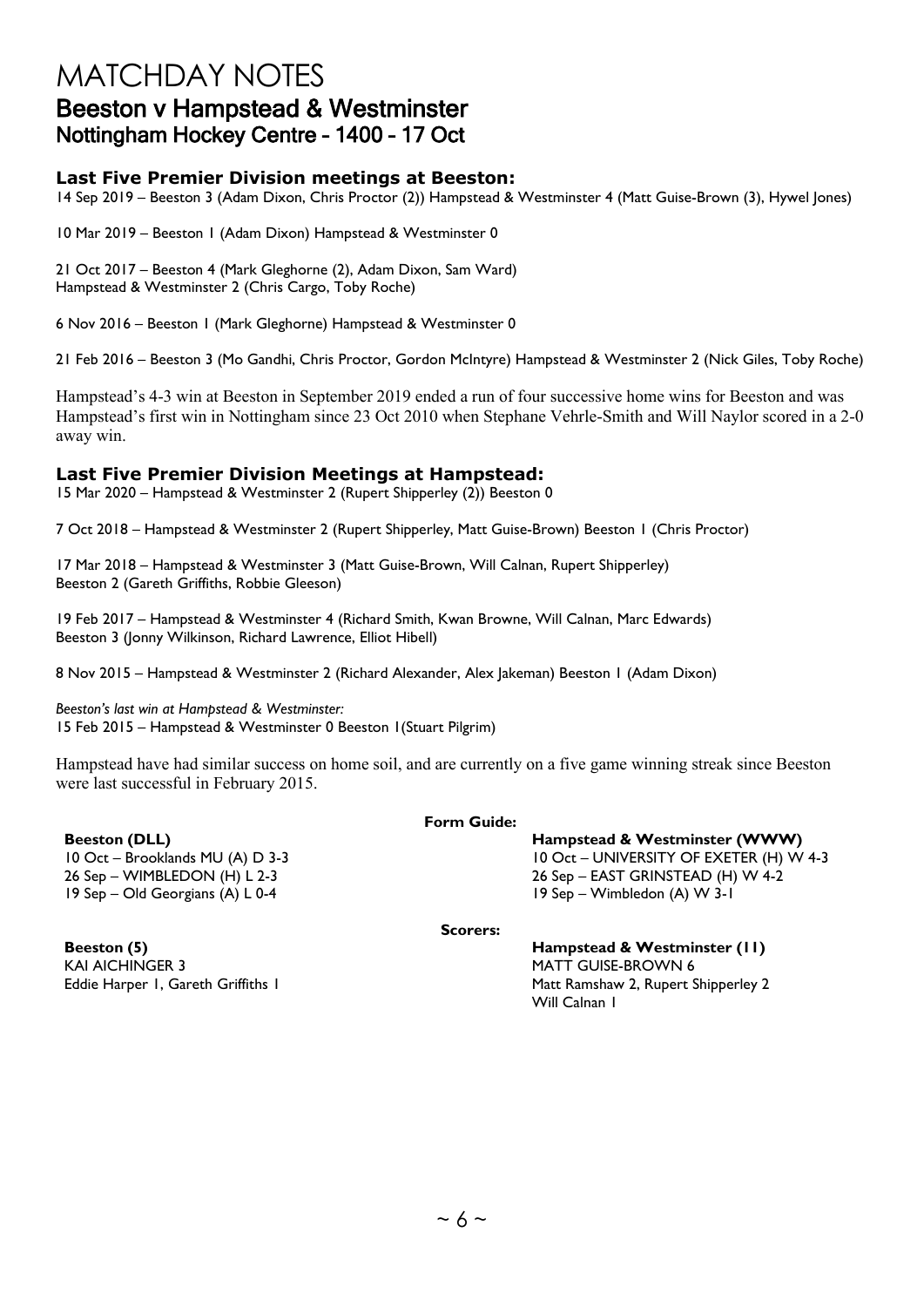## MATCHDAY NOTES Holcombe v Old Georgians Holcombe Park – 1400 – 17 Oct

### **All Premier Division meetings at Holcombe:**

20 Sep 2020 – Holcombe 3 (Nick Bandurak (3)) Old Georgians 2 (Ashley Jackson, Sam Ward)

17 Nov 2019 – Holcombe 4 (Robert Field, Nick Bandurak, Mark Gleghorne (2)) Old Georgians 5 (Tom Carson (2), Andy Bull, James Tindall (2))

Holcombe were the last team to beat Old Georgians in the Premier Division and was revenge for a 5-4 defeat when the teams first met in the top flight after Holcombe scored in the first minute.

#### **Only Premier Division meeting at Old Georgians:**

20 Oct 2019 – Old Georgians 3 (Tom Watson, Andy Bull, Tom Carson) Holcombe 3 (Barry Middleton, Mark Gleghorne, Nick Bandurak)

Holcombe and Old Georgians met twice in less than a month, but Old Georgians couldn't complete the league double, being held to a 3-3 home draw.

#### **Other meeting at Holcombe**

*Men's Division One:* 6 Nov 2005 – Holcombe 2 (Jon Cooper, Ryan Ravenscroft) Old Georgians 0

### **Other meeting at Old Georgians**

*Men's Division One:* 5 Mar 2006 – Old Georgians 3 (Simon Roche, James Kingstone, Nicky Thompson) Holcombe 6 (Chris Bassano-Harper (3), Ryan Ravenscroft, Denzil Dolley, Kevin Johnson)

#### **Form Guide:**

#### **Holcombe (LWL) Old Georgians (WWW)**

3 Oct – Wimbledon (A) L 1-2 10 Oct – EAST GRINSTEAD (H) W 7-0<br>10 Oct – EAST GRINSTEAD (H) W 7-0<br>10 Oct – University of Exeter (A) W 5-1 26 Sep – UNIVERSITY OF DURHAM (H) W 3-0 19 Sep – Surbiton (A) L 4-6 19 Sep – BEESTON (H) W 4-0

#### **Scorers:** The Scorers: The Scorers: The Scorers: The Scorers: The Scorers: The Scorers: The Scorers: The Score

**Holcombe (8) Old Georgians (16)** NICK BANDURAK 2, JAKE OWEN 2, TOM RUSSELL 2

SAM WARD 10 James Tindall 2 Tom O'Keefe I, Craig Wild I **Ed Carson 1, James Carson 1, Tom Carson 1**, Liam Sanford I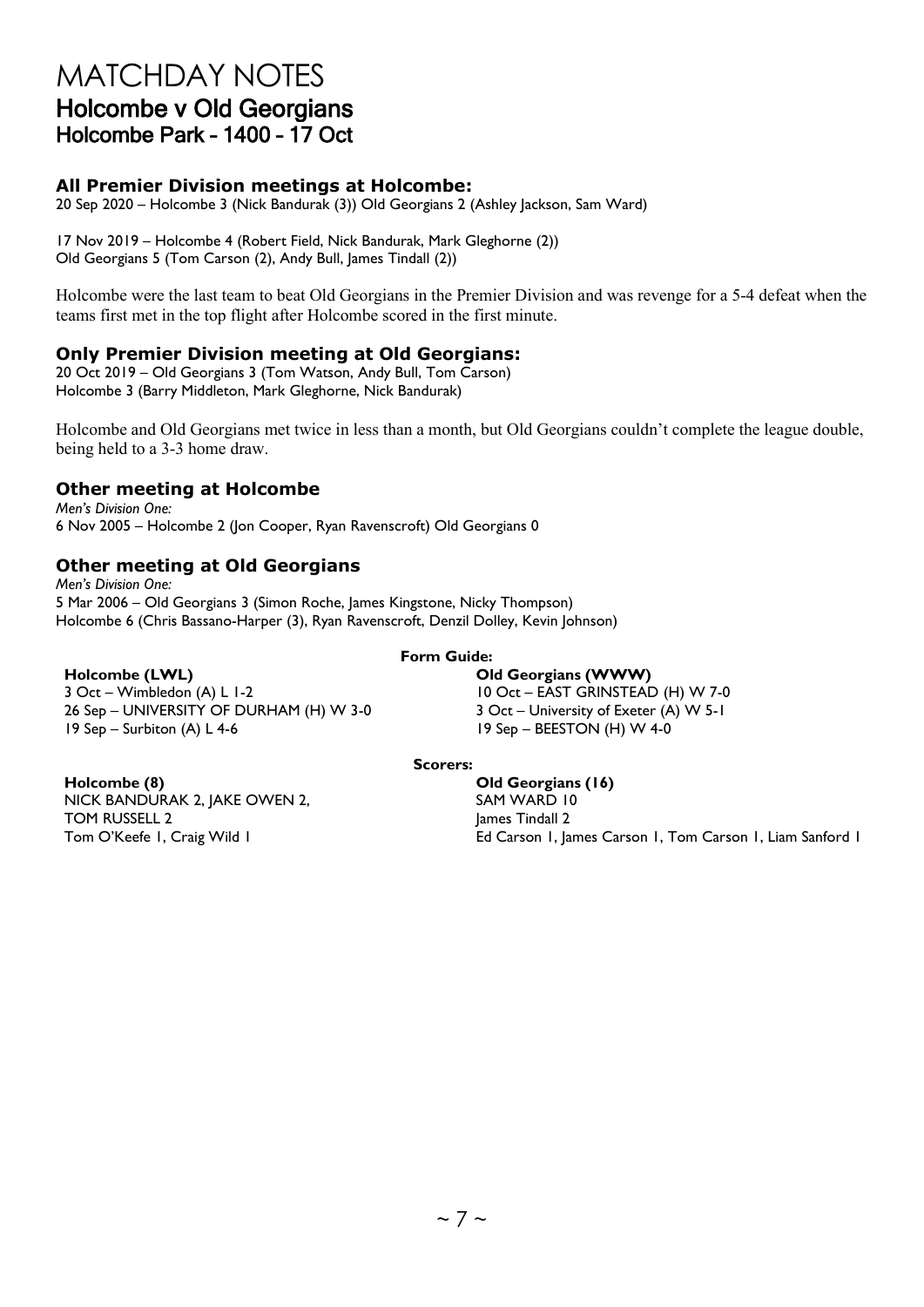## MATCHDAY NOTES Oxted v University of Exeter Oxted School – 1400 – 17 Oct

### **Only Premier Division meeting at Oxted:**

4 Oct 2020 –Oxted 2 (Peter Friend, Tim Guise-Brown) University of Exeter 0

### **Other national league meetings at Oxted:**

*National South Division:* 2 Mar 2008 – Oxted 2 (Ken Forbes, Craig Carolan) University of Exeter 3 (Matthew Woods (2), James Grannell)

5 Nov 2006 – Oxted 0 University of Exeter 0

Oxted's 2-0 win at Oxted School last season was the first time that they had beaten Exeter after the Devon university dominated, not only in the National South Division, but also when the teams met in the Promotion Tournament in 2009.

#### **All National South Division Meetings at University of Exeter**

25 Nov 2007 – University of Exeter 2 (Rufus McNaught-Barrington, Brendon Noble) Oxted 0

17 Feb 2007 – University of Exeter 4 (Ben Dando, Ian Haley (3)) Oxted 2 (Adam Wilson (2))

#### **Promotion Tournament at UWE Bristol**

2 May 2009 – Oxted 1 (Thornton Mcdade) University of Exeter 2 (Ian Haley, Ed Kelleher)

### **Form Guide:**

3 Oct – University of Durham (A) W 3-2 <br>26 Sep – SURBITON (H) L 2-5 <br>26 Sep – Brooklands MU (A) L 1-2 19 Sep – East Grinstead (A) W 2-1

**Oxted (LWLW) University of Exeter (LLL)** 10 Oct – WIMBLEDON (H) L 0-6 10 Oct – Hampstead & Westminster (A) L 3-4  $26$  Sep – Brooklands MU (A) L 1-2

Max Gilbert 1, Nick Giles 1, Jordan Turnbull 1 Max Lowrey 1, Matt Simmond 1

#### **Scorers:**

**Oxted (7) University of Exeter (5)** Seb Ansley 1, Luke Brown 1, Patrick Hunter 1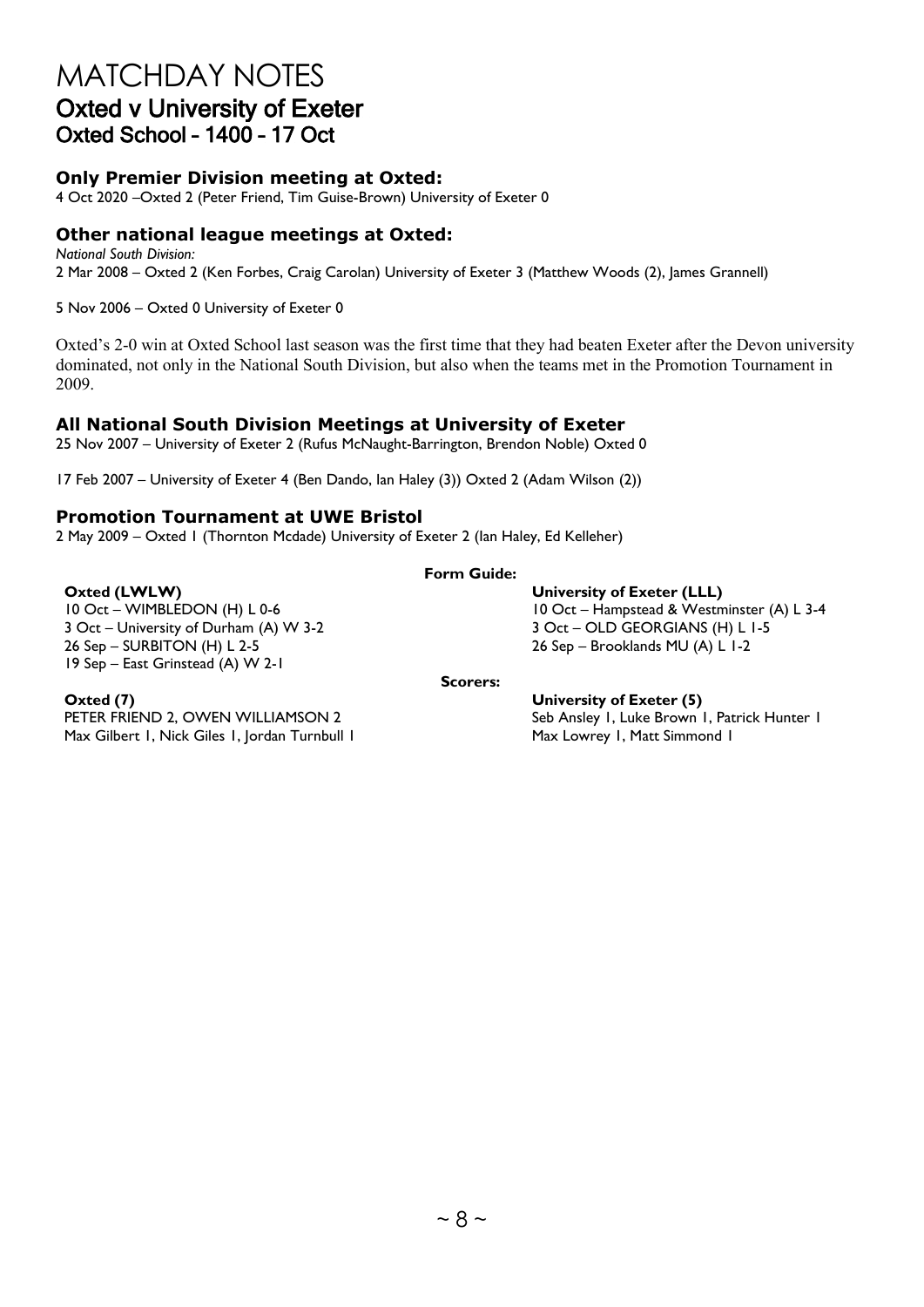## MATCHDAY NOTES Wimbledon v University of Durham Raynes Park High School – 1430 – 17 Oct

### **Only Premier Division Meeting at Wimbledon**

24 Oct 2020 – Wimbledon 6 (Eddie Way (2), Jack Turner, Ben Tibble, Ben Francis (2)) University of Durham 4 (Ross Vides (3), Matt Dobison)

The only top flight meeting between the teams was a goal fest with both teams sharing ten goals.

#### **Form Guide:**

**Wimbledon (WWWL)**<br>
10 Oct – Oxted (A) W 6-0<br>
10 Oct – SURBITON (H) L 0-3  $3$  Oct – HOLCOMBE (H) W 2-1<br>26 Sep – Beeston (A) W 3-2 19 Sep – HAMPSTEAD & WESTMINSTER (H) L 2-3 19 Sep – BROOKLANDS MU (H) W 2-1

**Scorers:**

EVAN KIMBER 3, DUNCAN SCOTT 3 Ben Francis 2 Jakob Schmidt 1, Jack Stubbings 1 Sam Hooper 1, Arthur Hughes 1, Callum Mackenzie 1, Rhys Smith 1, Eddie Way 1

 $10$  Oct – SURBITON (H) L 0-3<br>3 Oct – OXTED (H) L 2-3  $26$  Sep – Holcombe (A) L 0-3

**Wimbledon (13) University of Durham**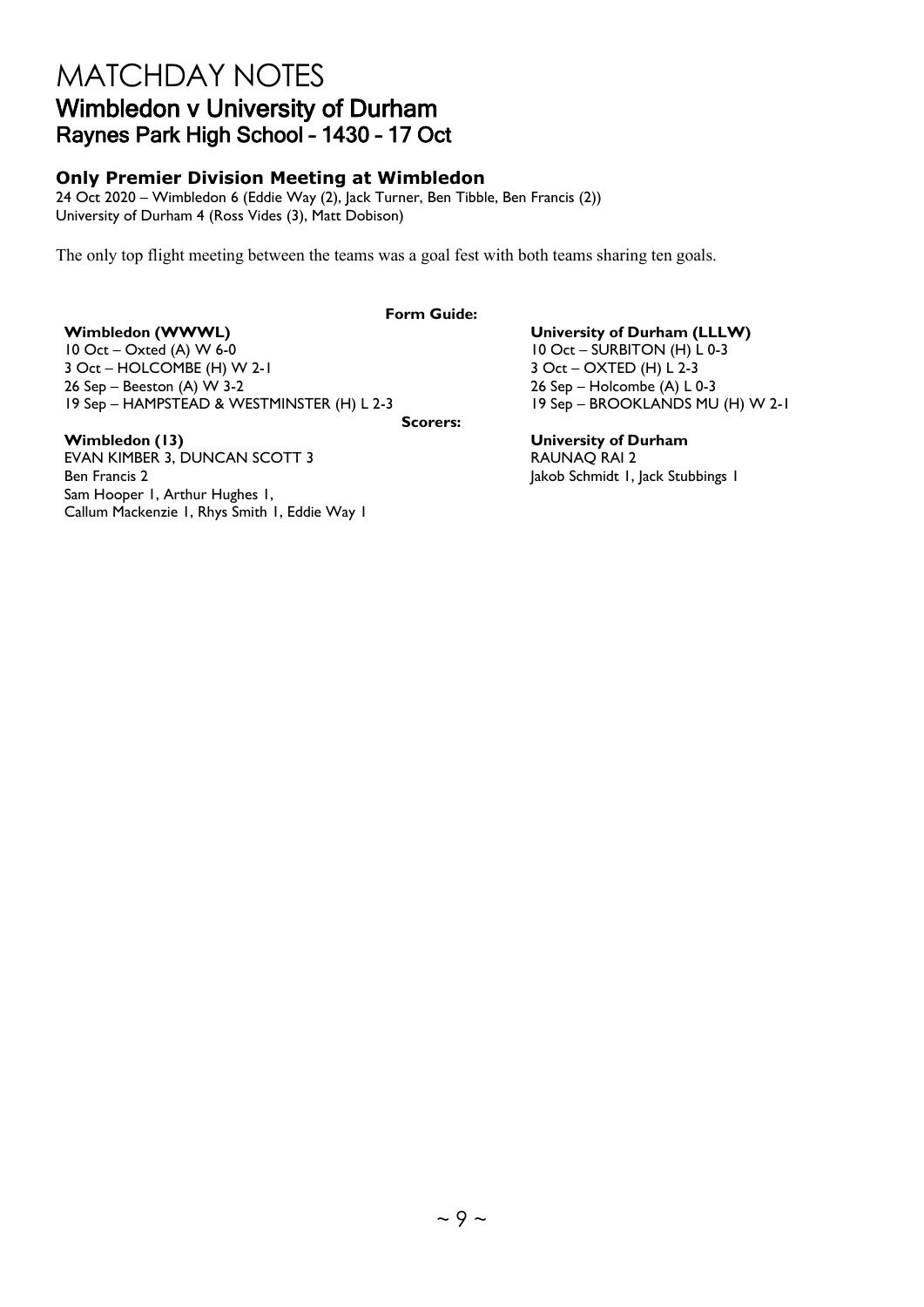| Premier Division - Phase 1              | <b>Bee</b>        | <b>BMU</b>        | EG                | <b>H&amp;W</b>    | Hol               | OG               | Oxt               | Sur               | U of D          | U of E            | <b>Wim</b>        | <b>Byes</b> |
|-----------------------------------------|-------------------|-------------------|-------------------|-------------------|-------------------|------------------|-------------------|-------------------|-----------------|-------------------|-------------------|-------------|
| <b>Beeston</b>                          |                   |                   |                   | 17 Oct            |                   |                  | 24 Oct            | 7 Nov             |                 | 21 Nov            | $2 - 3$<br>26 Sep | 3 Oct       |
| <b>Brooklands Manchester University</b> | $3 - 3$<br>10 Oct |                   |                   | 31 Oct            | 28 Nov            | 21 Nov           |                   |                   |                 | $2 - 1$<br>26 Sep |                   | 24 Oct      |
| <b>East Grinstead</b>                   | 28 Nov            | $3 - 3$<br>3 Oct  |                   |                   |                   |                  | $1 - 2$<br>19 Sep | 24 Oct            |                 |                   | 7 Nov             | 17 Oct      |
| <b>Hampstead &amp; Westminster</b>      |                   |                   | $4 - 2$<br>26 Sep |                   | 24 Oct            | 7 Nov            |                   |                   | 14 Nov          | $4 - 3$<br>10 Oct |                   | 21 Nov      |
| Holcombe                                | 14 Nov            |                   | 31 Oct            |                   |                   | 17 Oct           | 21 Nov            |                   | $3-0$<br>26 Sep |                   |                   | 10 Oct      |
| <b>Old Georgians</b>                    | $4-0$<br>19 Sep   |                   | $7-0$<br>10 Oct   |                   |                   |                  | 14 Nov            | 28 Nov            | 24 Oct          |                   |                   | 26 Sep      |
| Oxted                                   |                   | 7 Nov             |                   | 28 Nov            |                   |                  |                   | $2 - 5$<br>26 Sep |                 | 17 Oct            | $0 - 6$<br>10 Oct | 31 Oct      |
| <b>Surbiton</b>                         |                   | 17 Oct            |                   | tbc*              | $6 - 4$<br>19 Sep |                  |                   |                   |                 | 31 Oct            | 21 Nov            | 14 Nov      |
| <b>University of Durham</b>             | 31 Oct            | $2 - 1$<br>19 Sep | 21 Nov            |                   |                   |                  | $2 - 3$<br>3 Oct  | $0 - 3$<br>10 Oct |                 |                   |                   | 7 Nov       |
| <b>University of Exeter</b>             |                   |                   | 14 Nov            |                   | 7 Nov             | $1 - 5$<br>3 Oct |                   |                   | 28 Nov          |                   | 24 Oct            | 19 Sep      |
| Wimbledon                               |                   | 14 Nov            |                   | $2 - 3$<br>19 Sep | $2 - 1$<br>3 Oct  | 31 Oct           |                   |                   | 17 Oct          |                   |                   | 28 Nov      |

\*Surbiton and Hampstead & Westminster were both in the Euro Hockey League on the weekend of 2/3 October.

|         |   |               |                            |         | <b>PREMIER DIVISION RESULTS: 19</b> |         |   |         |  |
|---------|---|---------------|----------------------------|---------|-------------------------------------|---------|---|---------|--|
|         |   | Home Wins (9) | Away Wins (8)<br>Draws (2) |         |                                     |         |   |         |  |
| $1 - 0$ |   | $4 - 1$       |                            | $0-0$   |                                     | $0 - 1$ |   | $1 - 4$ |  |
| $2 - 0$ |   | $4-2$         | 1                          | $1 - 1$ |                                     | $0 - 2$ |   | $2 - 4$ |  |
| $2 - 1$ | 3 | $4 - 3$       | 1                          | $2 - 2$ |                                     | $1 - 2$ | 1 | $3 - 4$ |  |
| $3-0$   | 1 | $5-0$         |                            | $3 - 3$ | $\overline{2}$                      | $0 - 3$ | 1 | $0 - 5$ |  |
| $3-1$   |   | $5 - 1$       |                            |         |                                     | $1 - 3$ |   | $1 - 5$ |  |
| $3 - 2$ |   | $6-4$         | 1                          |         |                                     | $2 - 3$ | 3 | $2 - 5$ |  |
| $4 - 0$ | 1 | 7-0           | 1                          |         |                                     | $0 - 4$ |   | $0 - 6$ |  |

| Games since<br>(Premier Division<br>Regular Season only) | İn             | Home Win<br>⊄  | Away Win<br>Ę  | Defeat<br>⋖    | Defeat<br>Home<br>⊄ | Defeat<br>An Away | raw<br>≏<br>Score<br>⋖ | Draw<br>Score<br>A No | $\overline{50}$<br>ق<br>⋖<br>Conceding | Goal<br>⋖<br>Scoring | $\mathbf{\overline{u}}$<br>Than<br>More<br>Conceding | $\overline{\phantom{0}}$<br>Than<br>More<br>Scoring | Sheet<br>Clean<br>$\prec$<br>Keeping | Score<br>ءِ<br>ailing | Games<br>Consecutive<br>Winning | $\mathbf{v}$<br>ames<br>G<br>Consecutive<br>Losing | Point<br>⋖<br>Gaining | Point<br>⋖<br>Losing | <b>One</b><br>Than<br>Win By More | One<br>Than<br>More<br>δŃ<br>OSS |
|----------------------------------------------------------|----------------|----------------|----------------|----------------|---------------------|-------------------|------------------------|-----------------------|----------------------------------------|----------------------|------------------------------------------------------|-----------------------------------------------------|--------------------------------------|-----------------------|---------------------------------|----------------------------------------------------|-----------------------|----------------------|-----------------------------------|----------------------------------|
| <b>Beeston</b>                                           | 4              | 1              | $\overline{7}$ | 1              | 0                   | $\mathbf{1}$      | 0                      | 64                    | 0                                      | 0                    | 0                                                    | $\Omega$                                            | 17                                   | $\overline{2}$        | 4                               |                                                    | 0                     | 0                    | 4                                 | $\overline{2}$                   |
| <b>Brooklands MU</b>                                     | $\overline{2}$ | $\mathbf{1}$   | 12             | 3              | $\overline{2}$      | $\mathbf{1}$      | 0                      | 64                    | 0                                      | $\Omega$             | $\Omega$                                             | 0                                                   | 31                                   | 10                    | 31                              | 3                                                  | 0                     | 0                    | 17                                | 4                                |
| <b>East Grinstead</b>                                    |                |                |                |                |                     |                   |                        |                       |                                        |                      |                                                      |                                                     |                                      |                       |                                 |                                                    |                       |                      | 8                                 | $\Omega$                         |
|                                                          | 8              | 4              | 4              | $\Omega$       | 1                   | 0                 | 1                      | 86                    | 0                                      | 1                    | $\Omega$                                             | $\mathbf{1}$                                        | 28                                   | 0                     | 8                               | $\overline{2}$                                     | $\mathbf{1}$          | 0                    |                                   |                                  |
| Hampstead & W                                            | 0              | 0              | 0              | 3              | 10                  | $\mathbf{1}$      | 6                      | 38                    | 0                                      | $\Omega$             | 0                                                    | 0                                                   | 8                                    | 28                    | 0                               | 28                                                 | 0                     | 3                    | $\mathbf{1}$                      | 18                               |
| Holcombe                                                 | $\mathbf{1}$   | 0              | 3              | 0              | $\overline{2}$      | 0                 | 10                     | 37                    | 0                                      | 0                    | 0                                                    | 1                                                   | 1                                    | 31                    | 5                               | 13                                                 | 1                     | 0                    | 1                                 | $\overline{2}$                   |
| <b>Old Georgians</b>                                     | 0              | 0              | 0              | $\overline{ }$ | 8                   | $\overline{2}$    | 5                      | N                     | $\mathbf{1}$                           | 0                    | 3                                                    | $\Omega$                                            | 0                                    | N                     | 0                               | N                                                  | 0                     | 5.                   | 0                                 | 12                               |
| Oxted                                                    | $\mathbf{1}$   | 2              | 0              | 0              | 0                   | $\overline{2}$    | N                      | N                     | 0                                      | $\mathbf{1}$         | 0                                                    | $\mathbf{1}$                                        | 4                                    | 0                     | 3                               | 7                                                  | $\mathbf{1}$          | 0                    | 6                                 | $\Omega$                         |
| <b>Surbiton</b>                                          | $\Omega$       | $\Omega$       | 0              | 3              | 3                   | $\overline{2}$    | 12                     | 215                   | 1                                      | $\Omega$             | $\mathbf{1}$                                         | $\Omega$                                            | $\Omega$                             | 3                     | 0                               | 46                                                 | 0                     | 3                    | 0                                 | 8                                |
| <b>University of Durham</b>                              | 3              | $\overline{2}$ | Ν              | 0              | 0                   | 0                 | N                      | N                     | 0                                      | 1                    | 0                                                    | 1                                                   | Ν                                    | 0                     | N                               | 0                                                  | 3                     | 0                    | N                                 | $\Omega$                         |
| <b>University of Exeter</b>                              | 11             | 4              | 7              | 0              | 0                   | 0                 | 14                     | N                     | 0                                      | 0                    | 0                                                    | $\Omega$                                            | 22                                   | 4                     | 11                              | 0                                                  | 11                    | 0                    | 22                                | 1                                |

N= No occurrence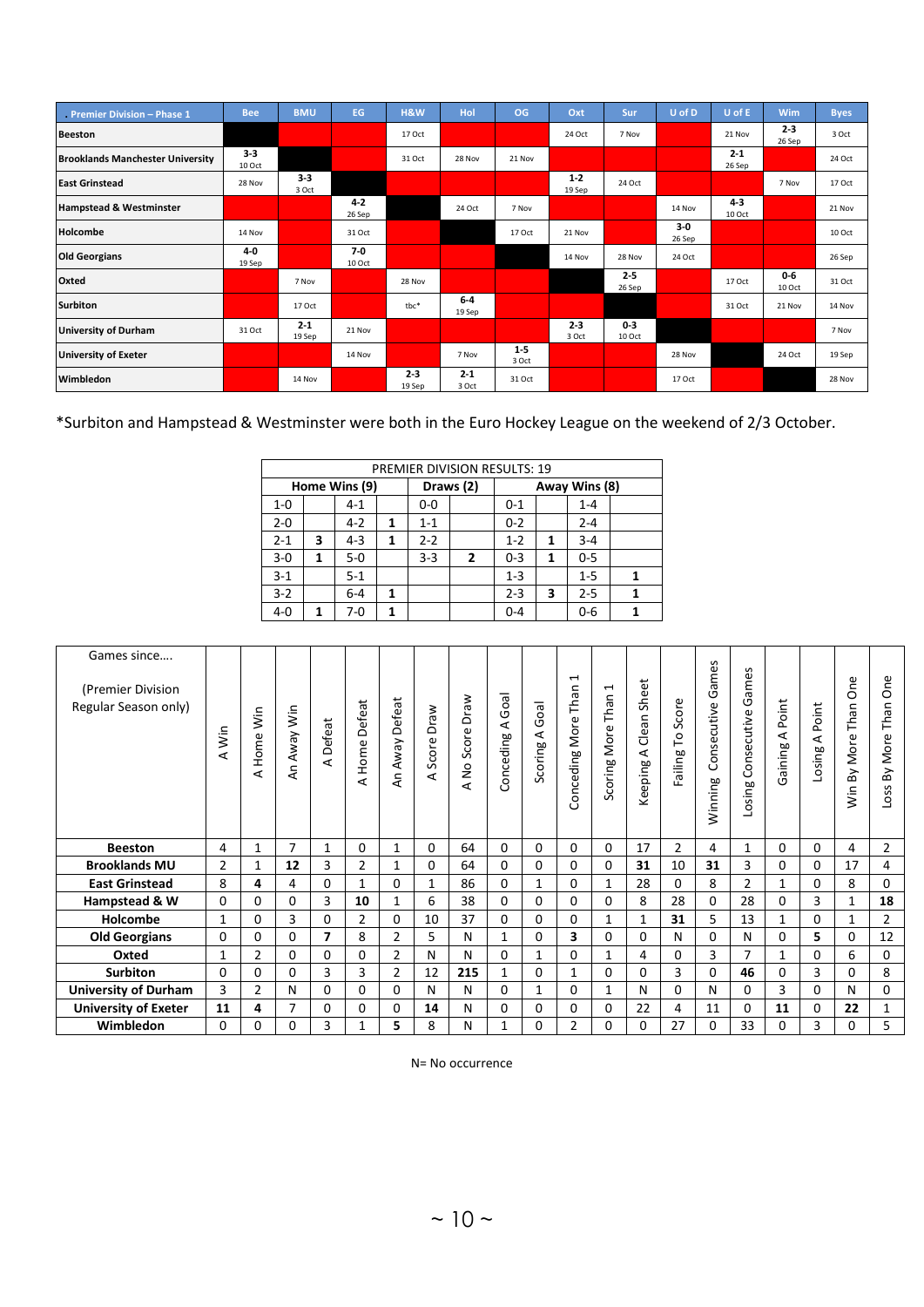## MILESTONES (Sequences of over 18 matches)

Beeston's last no-score draw (64) 12 March 2017 v Brooklands Manchester University (H)

Brooklands Manchester University's last no-score draw (64) 12 March 2017 v Beeston (A)

Brooklands Manchester University's last clean sheet (31) 24 February 2019 v East Grinstead (A) W 2-0

Brooklands Manchester University last won consecutive games (31) 24 February 2019 v East Grinstead (A) W 2-0 and 17 February 2019 v Wimbledon (H) W 3-2

East Grinstead's last no-score draw (86) 27 February 2016 v Hampstead & Westminster (A)

East Grinstead's last clean sheet (28) 31 March 2019 v University of Exeter (H) W 2-0

Hampstead & Westminster's last no-score draw (38) 27 October 2018 v Holcombe (H)

Last time Hampstead & Westminster failed to score (28) 17 March 2019 v Surbiton (H) L 0-2

Last time Hampstead & Westminster last lost consecutive games (28) 17 March 2019 v Surbiton (H) L 0-2 and 10 March 2019 Beeston (A) L 0-1

Holcombe's last no-score draw (37) 27 October 2018 v Hampstead & Westminster (A)

Holcombe last failed to score (31) 23 February 2019 v East Grinstead (A) L 0-2

Surbiton's last no-score draw (215) 30 November 2008 v East Grinstead (A)

Last Time Surbiton lost consecutive games (46) 11 March 2018 v Hampstead & Westminster (A) L 4-5 and 10 March 2018 v Reading (A) L 1-3

University of Exeter's last clean sheet (22) 29 Sep 2019 v Reading (A) W 3-0

Last time University of Exeter won by more than one goal (22) 29 Sep 2019 v Reading (A) W 3-0

Last time Wimbledon failed to score (27) 31 March 2019 v Surbiton (H) L 0-2

Last time Wimbledon lost consecutive games (33) 17 February 2019 v Brooklands Manchester University (A) L 2-3 and 10 February 2019 v Hampstead & Westminster (H) L 0-1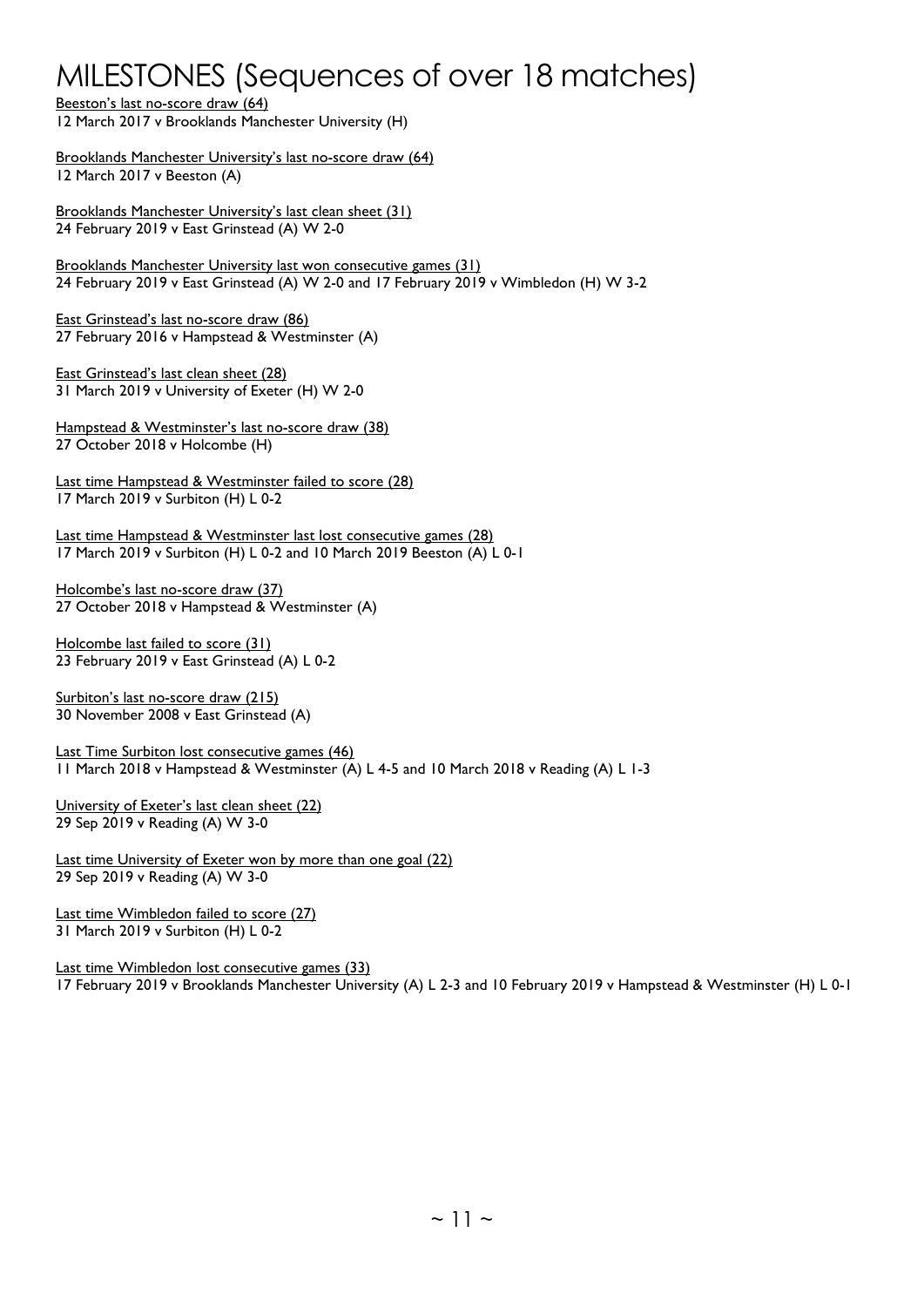|                         | MHL Premier Division - Phase I - 10 October 2021 | P                       | W                       | D              | L                                | F                       | A                | <b>GD</b>               | Pts                     |
|-------------------------|--------------------------------------------------|-------------------------|-------------------------|----------------|----------------------------------|-------------------------|------------------|-------------------------|-------------------------|
| L                       | <b>Old Georgians</b>                             | 3                       | 3                       | 0              | 0                                | 16                      | $\mathbf{I}$     | 15                      | 9                       |
| $\mathbf{2}$            | <b>Surbiton</b>                                  | $\overline{3}$          | $\overline{\mathbf{3}}$ | $\mathbf 0$    | $\mathbf 0$                      | 4                       | 6                | 8                       | 9                       |
| 3                       | Wimbledon                                        | 4                       | 3                       | 0              | $\mathbf{I}$                     | 13                      | 6                | 7                       | 9                       |
| $\overline{\mathbf{4}}$ | Hampstead & Westminster                          | $\overline{3}$          | $\overline{\mathbf{3}}$ | $\mathbf 0$    | $\mathbf 0$                      | $\mathbf{H}$            | $\overline{7}$   | $\overline{\mathbf{4}}$ | 9                       |
| 5                       | Oxted                                            | 4                       | $\overline{2}$          | 0              | 2                                | $\overline{7}$          | 4                | $-7$                    | 6                       |
|                         | <b>Brooklands MU</b>                             | $\overline{\mathbf{4}}$ |                         | $\overline{2}$ | L                                | 9                       | 9                | $\mathbf{0}$            | 5                       |
| 6                       |                                                  |                         |                         |                |                                  |                         |                  |                         |                         |
| 7                       | Holcombe                                         | 3                       |                         | 0              | $\mathbf{2}$                     | 8                       | 8                | $\mathbf 0$             | 3                       |
| 8                       | <b>University of Durham</b>                      | 4                       | $\overline{1}$          | $\mathbf 0$    | 3                                | $\overline{4}$          | 10               | $-6$                    | 3                       |
| 9                       | <b>Beeston</b>                                   | 3                       | 0                       | $\mathbf{I}$   | $\overline{2}$                   | 5                       | 10               | $-5$                    |                         |
| 10                      | <b>East Grinstead</b>                            | $\overline{\mathbf{r}}$ | $\mathbf 0$             |                | 3                                | 6                       | 16               | $-10$                   |                         |
| $\mathbf{H}$            | <b>University of Exeter</b>                      | 3                       | 0                       | 0              | 3                                | 5                       | $\mathbf{H}$     | -6                      | $\pmb{0}$               |
|                         |                                                  |                         |                         |                |                                  |                         |                  |                         |                         |
|                         | <b>Home Table</b>                                | P                       | W                       | D              | L                                | F                       | A                | <b>GD</b>               | Pts                     |
| T                       | <b>Old Georgians</b>                             | $\overline{2}$          | 2                       | 0              | $\mathbf 0$                      | $\mathbf{H}$            | 0                | $\mathbf{H}$            | 6                       |
| $\overline{2}$          | Hampstead & Westminster                          | $\overline{2}$          | $\overline{2}$          | $\mathbf 0$    | $\mathbf{0}$                     | 8                       | 5                | 3                       | 6                       |
| 3                       | <b>Brooklands MU</b>                             | $\overline{2}$          | ı                       | т              | 0                                | 5                       | 4                |                         | 4                       |
| $\overline{\mathbf{4}}$ | <b>Holcombe</b>                                  |                         |                         | $\mathbf 0$    | $\mathbf 0$                      | $\overline{3}$          | $\mathbf 0$      | 3                       | $\overline{3}$          |
| 5                       | <b>Surbiton</b>                                  | ı                       |                         | 0              | 0                                | 6                       | 4                | 2                       | 3                       |
| 6                       | Wimbledon                                        | $\overline{2}$          | $\mathbf{I}$            | $\mathbf 0$    |                                  | $\overline{4}$          | $\overline{4}$   | $\mathbf 0$             | 3                       |
| 7                       | <b>University of Durham</b>                      | 3                       | ı                       | 0              | 2                                | $\overline{\mathbf{4}}$ | 7                | $-3$                    | 3                       |
| $\bf 8$                 | <b>East Grinstead</b>                            | $\mathbf{2}$            | $\mathbf 0$             |                |                                  | $\overline{4}$          | 5                | $-1$                    |                         |
| 9                       | <b>Beeston</b>                                   |                         | 0                       | 0              |                                  | $\overline{2}$          | 3                | - 1                     | 0                       |
| 10                      | <b>University of Exeter</b>                      |                         | $\mathbf 0$             | $\mathbf 0$    |                                  | $\mathsf{I}$            | 5                | $-4$                    | $\pmb{0}$               |
| $\mathbf{I}$            | Oxted                                            | $\overline{2}$          | $\Omega$                | 0              | $\overline{2}$                   | $\overline{2}$          | $\mathbf{H}$     | -9                      | $\mathbf 0$             |
|                         |                                                  |                         |                         |                |                                  |                         |                  |                         |                         |
|                         |                                                  |                         |                         |                |                                  |                         |                  |                         |                         |
|                         | <b>Away Table</b>                                | Ρ                       | W                       | D              | L                                | F                       | A                | <b>GD</b>               | Pts                     |
| ı                       | Wimbledon                                        | $\overline{2}$          | $\overline{2}$          | 0              | 0                                | 9                       | $\overline{2}$   | 7                       | 6                       |
| $\mathbf{2}$            | <b>Surbiton</b>                                  | $\overline{2}$          | $\overline{2}$          | 0              | 0                                | 8                       | $\overline{2}$   | 6                       | 6                       |
| 3                       | Oxted                                            | 2                       | $\overline{2}$          | 0              | 0                                | 5                       | 3                | 2                       | 6                       |
| $\overline{\mathbf{4}}$ | <b>Old Georgians</b>                             |                         |                         | 0              | $\mathbf{0}$                     | 5                       |                  | $\overline{\mathbf{4}}$ | 3                       |
| 5                       | Hampstead & Westminster                          |                         |                         | 0              | 0                                | 3                       | $\overline{2}$   | T                       | 3                       |
| 6                       | <b>Brooklands MU</b>                             | $\overline{2}$          | $\mathbf 0$             |                |                                  | $\overline{4}$          | 5                | $-1$                    |                         |
| 7                       | <b>Beeston</b>                                   | $\overline{2}$          | 0                       |                |                                  | 3                       | 7                | $-4$                    |                         |
| $\bf 8$                 | <b>University of Exeter</b>                      | $\overline{2}$          | $\mathbf 0$             | $\mathbf 0$    | $\overline{2}$                   | $\overline{4}$          | $\overline{6}$   | $-2$                    | $\mathbf 0$             |
| 9                       | Holcombe                                         | $\overline{2}$          | 0                       | 0              | $\mathbf{2}$                     | 5                       | 8                | $-3$                    | 0                       |
| 10                      | <b>University of Durham</b>                      | Ī                       | $\mathbf 0$             | $\mathbf 0$    | L                                | $\mathbf 0$             | 3                | $-3$                    | $\mathbf 0$             |
| $\mathbf{I}$            | <b>East Grinstead</b>                            | $\overline{2}$          | $\mathbf 0$             | 0              | $\overline{2}$                   | $\overline{2}$          | $\mathbf{H}$     | $-9$                    | 0                       |
|                         |                                                  |                         |                         |                |                                  |                         |                  |                         |                         |
|                         | <b>First Half Table</b>                          | P                       | W                       | D              | L                                | F                       | A                | GD                      | <b>Pts</b>              |
| L                       | <b>Old Georgians</b>                             | 3                       | 3                       | 0              | 0                                | 9                       | 0                | 9                       | 9                       |
| $\overline{2}$          | Wimbledon                                        | 4                       | 3                       | 0              |                                  | $\overline{4}$          | 3                |                         | 9                       |
| 3                       | Hampstead & Westminster                          | 3                       | $\mathbf{2}$            |                | 0                                | 6                       | $\overline{2}$   | 4                       | 7                       |
| $\overline{\mathbf{4}}$ | <b>University of Durham</b>                      | $\overline{\mathbf{4}}$ | $\overline{2}$          |                |                                  | $\overline{\mathbf{3}}$ |                  | $\overline{2}$          | $\overline{7}$          |
| 5                       | Holcombe                                         | 3                       | $\overline{2}$          | 0              |                                  | 3                       | $\overline{2}$   |                         | 6                       |
| 6                       | <b>Surbiton</b>                                  | 3                       |                         |                |                                  | $\overline{\mathbf{3}}$ | 3                | $\mathbf 0$             | $\overline{\mathbf{4}}$ |
| 7                       | <b>East Grinstead</b>                            | 4                       |                         | т              | $\mathbf{2}$                     | 5                       | 7                | $-2$                    | 4                       |
|                         |                                                  | $\overline{\mathbf{4}}$ |                         | $\mathbf 0$    | 3                                | $\overline{2}$          | 5                | $-3$                    | $\overline{\mathbf{3}}$ |
| $\bf 8$<br>9            | <b>Oxted</b><br><b>Brooklands MU</b>             | 4                       | $\pmb{0}$               | $\overline{2}$ | 2                                | $\mathbf{2}$            | 6                | $-4$                    | $\overline{2}$          |
|                         |                                                  |                         |                         |                |                                  |                         |                  |                         |                         |
| 10                      | <b>Beeston</b>                                   | 3                       | $\mathbf 0$             | L              | $\overline{2}$<br>$\overline{2}$ | L                       | 5<br>5           | $-4$                    |                         |
| $\mathbf{H}$            | <b>University of Exeter</b>                      | 3                       | 0                       |                |                                  |                         |                  | -4                      |                         |
|                         |                                                  |                         |                         |                |                                  |                         |                  |                         |                         |
|                         | <b>Second Half Table</b>                         | Ρ                       | W                       | D              | L                                | F                       | $\blacktriangle$ | <b>GD</b>               | Pts                     |
| I                       | <b>Surbiton</b>                                  | 3                       | 3                       | 0              | 0                                | $\mathbf{H}$            | 3                | 8                       | 9                       |
| $\mathbf{2}$            | <b>Old Georgians</b>                             | $\overline{3}$          | $\overline{\mathbf{3}}$ | $\pmb{0}$      | $\mathbf 0$                      | $\overline{7}$          |                  | 6                       | 9                       |
| 3                       | <b>Brooklands MU</b>                             | 4                       | $\overline{2}$          | $\overline{2}$ | 0                                | $\overline{7}$          | 3                | $\overline{4}$          | 8                       |
| $\overline{\mathbf{4}}$ | Wimbledon                                        | $\overline{\mathbf{4}}$ | $\overline{2}$          |                |                                  | $\overline{9}$          | 3                | 6                       | $\overline{7}$          |
| 5                       | Hampstead & Westminster                          | 3                       |                         |                |                                  | 5                       | 5                | $\mathbf 0$             | 4                       |
| 6                       | <b>Holcombe</b>                                  | $\overline{\mathbf{3}}$ |                         |                |                                  | 5                       | 6                | $-1$                    | $\overline{4}$          |
| $\overline{7}$          | <b>Beeston</b>                                   | 3                       | I                       | $\mathbf{I}$   | L                                | $\overline{\mathbf{4}}$ | 5                | $\overline{a}$          | 4                       |
| $\pmb{8}$               | <b>Oxted</b>                                     | $\overline{\mathbf{4}}$ |                         |                | $\overline{2}$                   | 5                       | 9                | $-4$                    | $\overline{4}$          |
| 9                       | <b>University of Exeter</b>                      | 3                       | 0                       |                | $\mathbf{2}$                     | 4                       | 6                | $-2$                    |                         |
| 10                      | <b>East Grinstead</b>                            | 4                       | $\mathbf 0$             |                | $\overline{\mathbf{3}}$          |                         | 9                | $-8$                    |                         |
| $\mathbf{H}$            | <b>University of Durham</b>                      | 4                       | $\pmb{0}$               |                | 3                                |                         | 9                | -8                      |                         |
|                         |                                                  |                         |                         |                |                                  |                         |                  |                         |                         |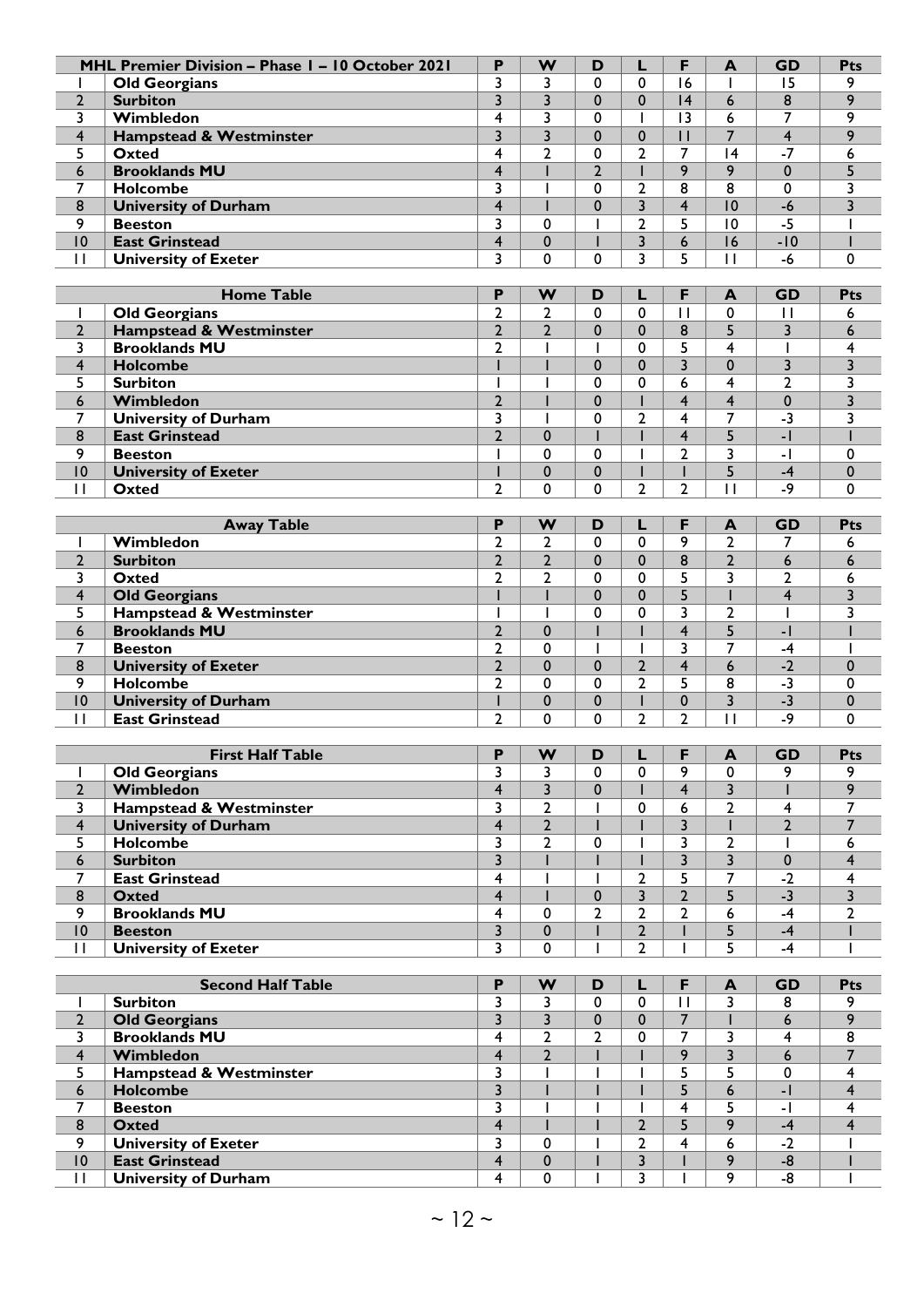|                         | MHL Division One North - 10 October 2021         | P                                       | W              | D            | L                       | F                | A                       | <b>GD</b>                | Pts                     |
|-------------------------|--------------------------------------------------|-----------------------------------------|----------------|--------------|-------------------------|------------------|-------------------------|--------------------------|-------------------------|
|                         | Cardiff & Met                                    | 3                                       | 3              | $\Omega$     | $\mathbf 0$             | 2 <sub>3</sub>   | 5                       | 18                       | 9                       |
| $\overline{2}$          | <b>University of Nottingham</b>                  | 3                                       | 3              | $\mathbf{0}$ | $\Omega$                | 16               | L                       | 15                       | 9                       |
| 3                       | <b>Loughborough Students</b>                     | 3                                       | 3              | $\Omega$     | $\mathbf 0$             | $\overline{13}$  | $\overline{2}$          | П                        | 9                       |
|                         |                                                  | $\overline{\mathbf{3}}$                 | $\overline{2}$ | $\mathbf 0$  |                         | 9                | 10                      | $-1$                     | 6                       |
| 4                       | <b>Cambridge City</b><br><b>Deeside Ramblers</b> |                                         |                |              |                         |                  |                         |                          |                         |
| 5                       |                                                  | 3                                       |                |              |                         | 6                | 12                      | $-6$                     | 4                       |
| 6                       | <b>Bowdon</b>                                    | $\overline{3}$                          |                | $\mathbf 0$  | $\overline{2}$          | 6                | 9                       | $-3$                     | 3                       |
| 7                       | <b>Olton &amp; West Warwicks</b>                 | 3                                       | $\overline{1}$ | $\mathbf 0$  | $\overline{2}$          | 3                | 6                       | $-3$                     | 3                       |
| 8                       | <b>Sheffield Hallam</b>                          | $\overline{\mathbf{3}}$                 | $\mathbf 0$    |              | $\overline{2}$          | $\overline{4}$   | 9                       | $-5$                     |                         |
| 9                       | <b>University of Birmingham</b>                  | 3                                       | 0              | $\mathbf 0$  | 3                       | 5                | 4                       | -9                       | 0                       |
| 10                      | <b>City of Peterborough</b>                      | 3                                       | $\Omega$       | $\mathbf 0$  | $\overline{\mathbf{3}}$ | $\overline{2}$   | 9                       | $-17$                    | $\mathbf 0$             |
|                         |                                                  |                                         |                |              |                         |                  |                         |                          |                         |
|                         | MHL Division One South - 10 October 2021         | P                                       | W              | D            | L                       | F                | A                       | <b>GD</b>                | Pts                     |
| $\mathbf{I}$            | <b>Reading</b>                                   | 3                                       | 3              | $\Omega$     | $\Omega$                | 16               | $\overline{\mathbf{4}}$ | 12                       | 9                       |
| $\mathbf{2}$            | Teddington                                       | $\overline{\mathbf{3}}$                 | $\overline{2}$ | $\mathbf 0$  |                         | 9                | 10                      | $\overline{\phantom{a}}$ | 6                       |
| 3                       | <b>Brighton &amp; Hove</b>                       | 3                                       | $\overline{2}$ | $\mathbf 0$  |                         | 8                | 12                      | $-4$                     | 6                       |
| $\overline{\mathbf{r}}$ | Canterbury                                       | $\overline{3}$                          |                |              |                         | 8                | 5                       | 3                        | $\overline{\mathbf{4}}$ |
| 5                       | <b>Sevenoaks</b>                                 | 3                                       | I              |              |                         | 5                | $\overline{\mathbf{4}}$ | L                        | 4                       |
| 6                       | <b>Southgate</b>                                 | $\overline{\mathbf{3}}$                 |                |              |                         | 6                | 6                       | $\mathbf 0$              | $\overline{4}$          |
| 7                       | <b>Old Cranleighans</b>                          | 3                                       |                |              |                         | 4                | 4                       | 0                        | 4                       |
| 8                       | <b>Oxford Hawks</b>                              | 3                                       | $\mathsf{I}$   |              |                         | 5                | $\overline{7}$          | $-2$                     | $\overline{\mathbf{4}}$ |
| 9                       | <b>Team Bath Buccaneers</b>                      | 3                                       | 0              |              | $\overline{2}$          | 3                | $\overline{7}$          | $-4$                     |                         |
| 10                      | <b>Havant</b>                                    | $\overline{3}$                          | $\Omega$       | $\Omega$     | $\overline{3}$          | $\overline{7}$   | 12                      | $-5$                     | $\Omega$                |
|                         |                                                  |                                         |                |              |                         |                  |                         |                          |                         |
|                         | <b>MHL Conference East - 10 October 2021</b>     | P                                       | W              | D            | L                       | F                | A                       | <b>GD</b>                | Pts                     |
| ı                       | <b>Old Loughtonians</b>                          | 3                                       | $\overline{2}$ |              | $\mathbf 0$             | 12               | 9                       | 3                        | 7                       |
| $\overline{2}$          | <b>London Edwardians</b>                         | 3                                       | $\overline{2}$ | $\mathbf 0$  |                         | 10               | 6                       | $\overline{\mathbf{4}}$  | 6                       |
| 3                       | Richmond                                         | 3                                       | $\overline{2}$ | 0            |                         | 15               | 12                      | 3                        | 6                       |
| 4                       | <b>London Wayfarers</b>                          | $\overline{\mathbf{3}}$                 | $\overline{2}$ | $\mathbf 0$  |                         | $\overline{10}$  | 9                       |                          | 6                       |
| 5                       | <b>Bromley &amp; Beckenham</b>                   | 3                                       |                |              |                         | $\overline{7}$   | 6                       | ı                        | 4                       |
| 6                       | <b>West Herts</b>                                | 3                                       | $\mathsf{I}$   | $\mathbf 0$  | $\overline{2}$          | 8                | 0                       | $-2$                     | $\overline{3}$          |
| 7                       | <b>Spencer</b>                                   | 3                                       | ı              | 0            | $\overline{2}$          | $\overline{7}$   | 9                       | $-2$                     | 3                       |
| 8                       | <b>Wapping</b>                                   | 3                                       |                | $\mathbf{0}$ | $\overline{2}$          | 6                | 8                       | $-2$                     | 3                       |
| 9                       | Indian Gymkhana                                  | 3                                       |                | $\mathbf 0$  | $\overline{2}$          | 7                | 10                      | $-3$                     | 3                       |
| 10                      | Hampstead & Westminster 2                        | $\overline{3}$                          | $\mathbf{I}$   | $\mathbf 0$  | $\overline{2}$          | $\overline{4}$   | $\overline{7}$          | $-3$                     | $\overline{3}$          |
|                         |                                                  |                                         |                |              |                         |                  |                         |                          |                         |
|                         | MHL Conference Midlands - 10 October 2021        | P                                       | W              | D            | L                       | F                | A                       | <b>GD</b>                | Pts                     |
|                         | <b>Barford Tigers</b>                            | 3                                       | 3              | 0            | 0                       | 15               | 5                       | 10                       | 9                       |
| $\overline{2}$          | <b>Harborne</b>                                  | 3                                       | $\overline{3}$ | $\mathbf 0$  | 0                       | 17               | 8                       | 9                        | 9                       |
| 3                       | <b>Harleston Magpies</b>                         | 3                                       | 3              | 0            | 0                       | 9                | 4                       | 5                        | 9                       |
| 4                       | <b>Lichfield</b>                                 | $\overline{\mathbf{3}}$                 |                |              |                         | $\overline{7}$   | $\overline{7}$          | $\mathbf 0$              | $\overline{4}$          |
| 5                       | <b>St. Albans</b>                                | 3                                       |                |              |                         | 4                | $\overline{4}$          | 0                        | 4                       |
| 6                       | <b>Khalsa Leamington</b>                         | $\overline{\mathbf{3}}$                 |                | $\mathbf{0}$ | $\overline{2}$          | 8                | 9                       | $-1$                     | $\overline{3}$          |
| 7                       | <b>Loughborough Town</b>                         | 3                                       |                | 0            | $\mathbf{2}$            | 5                | $\mathbf{H}$            | $-6$                     | 3                       |
| 8                       | <b>Bedford</b>                                   | $\overline{\mathbf{3}}$                 | $\mathbf 0$    |              | $\overline{2}$          | $\overline{7}$   | 12                      | $-5$                     |                         |
| 9                       | University of Birmingham 2                       | 3                                       | 0              |              | $\overline{2}$          | 5                | 10                      | $-5$                     |                         |
| 10                      | <b>Cambridge University</b>                      | $\overline{\mathbf{3}}$                 | $\mathbf 0$    | $\mathbf 0$  | $\overline{3}$          | $\overline{4}$   | П                       | $-7$                     | 0                       |
|                         |                                                  |                                         |                |              |                         |                  |                         |                          |                         |
|                         | MHL Conference North - 10 October 2021           | P                                       | W              | D            | L                       | F                | A                       | <b>GD</b>                | Pts                     |
| $\mathbf{I}$            | <b>Belper</b>                                    | 3                                       | 3              | $\pmb{0}$    | $\mathbf 0$             | $\mathbf{H}$     | $\mathbf{3}$            | 8                        | 9                       |
| $\overline{2}$          | <b>Didsbury Northern</b>                         | 3                                       | $\overline{3}$ | $\mathbf 0$  | $\mathbf 0$             | $\boldsymbol{8}$ | $\overline{\mathbf{3}}$ | 5                        | 9                       |
| 3                       | <b>Timperley</b>                                 | 3                                       | $\overline{2}$ | 0            | L                       | 10               | 6                       | 4                        | 6                       |
| $\overline{\mathbf{4}}$ | <b>University of Durham 2</b>                    | $\overline{\mathbf{3}}$                 | $\overline{2}$ | 0            |                         | 3                | $\overline{\mathbf{3}}$ |                          |                         |
|                         |                                                  |                                         |                |              |                         |                  |                         | 0                        | 6                       |
| 5                       | <b>Doncaster</b>                                 | $\mathbf{2}$<br>$\overline{\mathbf{3}}$ |                | $\mathbf 0$  | 0<br>$\overline{2}$     | 3                | $\mathbf{2}$            |                          | 4                       |
| 6                       | <b>Leeds</b>                                     |                                         |                |              |                         | $6\overline{6}$  | $6\phantom{a}$          | $\pmb{0}$                | 3                       |
| 7                       | <b>Preston</b>                                   | $\overline{2}$                          |                | $\mathbf 0$  |                         | $\overline{2}$   | 5<br>$\overline{7}$     | $-3$                     | 3                       |
| 8                       | Wakefield                                        | 3                                       | $\mathbf{0}$   |              | $\overline{2}$          | $\overline{4}$   |                         | $-3$                     |                         |
| 9                       | <b>Beeston 2</b>                                 | 3                                       | 0              | $\pmb{0}$    | 3                       | $\overline{3}$   | 8                       | $-5$                     | 0                       |
| 10                      | <b>Alderley Edge</b>                             | $\overline{\mathbf{3}}$                 | $\mathbf 0$    | $\mathbf 0$  | $\overline{3}$          | $\overline{2}$   | 9                       | $-7$                     | $\mathbf 0$             |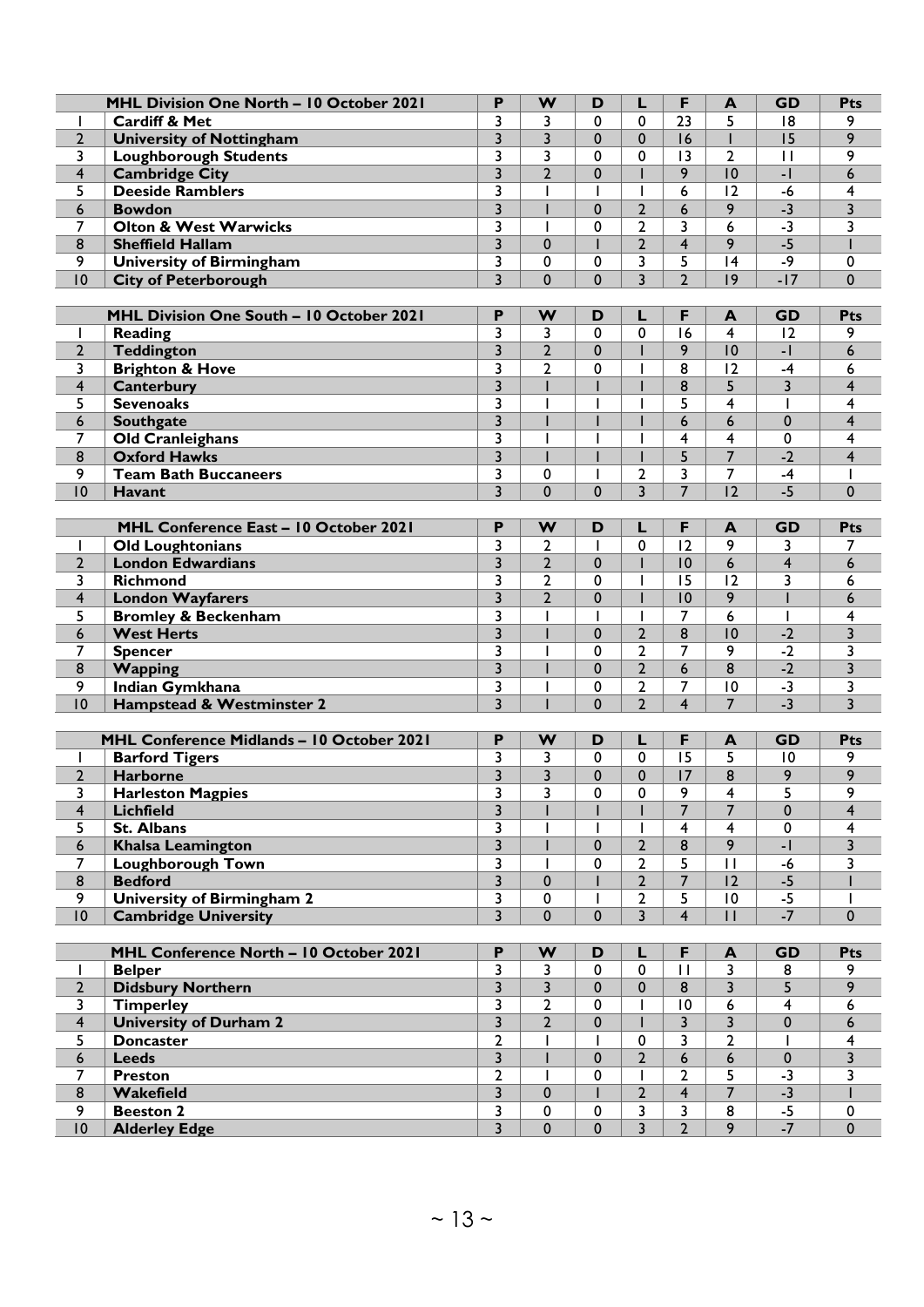|                        | MHL Conference West - 10 October 2021 | D | w        | D |    | A               | <b>GD</b>   | <b>Pts</b> |
|------------------------|---------------------------------------|---|----------|---|----|-----------------|-------------|------------|
|                        | <b>University of Bristol</b>          |   |          |   | 0  |                 |             |            |
|                        | <b>Clifton Robinsons</b>              |   |          |   | 10 | 4               | $\mathbf b$ |            |
|                        | <b>Isca</b>                           |   |          |   | 3  | 4               | o           |            |
| $\boldsymbol{\Lambda}$ | <b>Ashmoor</b>                        |   |          |   |    |                 |             |            |
|                        | <b>Cardiff University</b>             |   | ∍        |   | n  | n               |             |            |
| 6                      | <b>Plymouth Marjon</b>                |   |          |   |    | $\overline{10}$ | -7          |            |
|                        | <b>University of Exeter 2</b>         |   | 0        | ◠ |    | n               | - 1         |            |
| 8                      | <b>Chichester</b>                     |   | 0        |   |    | $\circ$<br>Õ    | -6          |            |
| ۹                      | <b>Fareham</b>                        |   | $\Omega$ |   | ь  | 3 ا             | - 1         |            |
| 10                     | Cheltenham                            |   | $\Omega$ |   |    | n               | $-3$        |            |

A list of results and scorers can be downloaded from the England Hockey website: [https://assets-eu-01.kc](https://assets-eu-01.kc-usercontent.com/d66c6a48-e05a-01b8-e0ec-59ee93833239/73bbdf83-1b26-4ce0-84f2-600e1cc468e3/MHL%20Results%20-%209-10%20October.pdf)[usercontent.com/d66c6a48-e05a-01b8-e0ec-59ee93833239/73bbdf83-1b26-4ce0-84f2-](https://assets-eu-01.kc-usercontent.com/d66c6a48-e05a-01b8-e0ec-59ee93833239/73bbdf83-1b26-4ce0-84f2-600e1cc468e3/MHL%20Results%20-%209-10%20October.pdf)

[600e1cc468e3/MHL%20Results%20-%209-10%20October.pdf](https://assets-eu-01.kc-usercontent.com/d66c6a48-e05a-01b8-e0ec-59ee93833239/73bbdf83-1b26-4ce0-84f2-600e1cc468e3/MHL%20Results%20-%209-10%20October.pdf)

Missing goalscorers:

Conference East:

Indian Gymkhana 0 Hampstead & Westminster 2s 2 West Herts 3 Richmond 4

Conference North:

Timperley 2 Didsbury Northern 3

| MHL Division One North           | <b>Bow</b>       | <b>CC</b>         | <b>C&amp;M</b>    | <b>CoP</b>      | <b>Dee</b>       | LS.               | Olt               | <b>SH</b>         | <b>UoB</b>      | <b>UoN</b>        |
|----------------------------------|------------------|-------------------|-------------------|-----------------|------------------|-------------------|-------------------|-------------------|-----------------|-------------------|
| <b>Bowdon</b>                    |                  |                   |                   |                 |                  | $1 - 5$<br>26 Sep |                   |                   |                 |                   |
| <b>Cambridge City</b>            |                  |                   |                   | $3-1$<br>26 Sep |                  |                   |                   |                   |                 |                   |
| <b>Cardiff &amp; Met</b>         |                  | $8 - 2$<br>10 Oct |                   |                 |                  |                   |                   |                   | $5-2$<br>26 Sep |                   |
| <b>City of Peterborough</b>      |                  |                   | $1 - 10$<br>3 Oct |                 |                  |                   |                   |                   |                 |                   |
| <b>Deeside Ramblers</b>          |                  |                   |                   |                 |                  |                   | $2 - 1$<br>26 Sep | $3 - 3$<br>10 Oct |                 |                   |
| <b>Loughborough Students</b>     |                  |                   |                   |                 |                  |                   |                   | $4 - 1$<br>2 Oct  | 4-0<br>10 Oct   |                   |
| <b>Olton &amp; West Warwicks</b> | $1-0$<br>10 Oct  | $1 - 4$<br>3 Oct  |                   |                 |                  |                   |                   |                   |                 |                   |
| <b>Sheffield Hallam</b>          |                  |                   |                   |                 |                  |                   |                   |                   |                 | $0 - 2$<br>25 Sep |
| <b>University of Birmingham</b>  | $3 - 5$<br>3 Oct |                   |                   |                 |                  |                   |                   |                   |                 |                   |
| <b>University of Nottingham</b>  |                  |                   |                   | $6-0$<br>10 Oct | $8 - 1$<br>3 Oct |                   |                   |                   |                 |                   |

| MHL Division One South      | <b>B&amp;H</b>   | Can             | Hav               | <b>OC</b>        | OH                | Rea               | Sev              | Sou              | <b>TBB</b>        | <b>Ted</b>     |
|-----------------------------|------------------|-----------------|-------------------|------------------|-------------------|-------------------|------------------|------------------|-------------------|----------------|
| <b>Brighton &amp; Hove</b>  |                  |                 |                   |                  |                   |                   |                  |                  |                   |                |
| Canterbury                  |                  |                 |                   |                  | $5-1$<br>10 Oct   |                   | $1 - 1$<br>3 Oct |                  |                   |                |
| Havant                      | $4 - 5$<br>3 Oct |                 |                   |                  |                   |                   |                  |                  |                   |                |
| <b>Old Cranleighans</b>     |                  |                 |                   |                  |                   |                   |                  |                  | $1 - 1$<br>26 Sep |                |
| <b>Oxford Hawks</b>         |                  |                 |                   | $2 - 0$<br>2 Oct |                   |                   |                  |                  |                   |                |
| <b>Reading</b>              | $7-1$<br>26 Sep  |                 |                   |                  |                   |                   |                  |                  |                   | $6-2$<br>3 Oct |
| <b>Sevenoaks</b>            | $1 - 2$<br>9 Oct |                 | $3 - 1$<br>26 Sep |                  |                   |                   |                  |                  |                   |                |
| Southgate                   |                  |                 |                   | $1 - 3$<br>9 Oct | $2 - 2$<br>26 Sep |                   |                  |                  |                   |                |
| <b>Team Bath Buccaneers</b> |                  |                 |                   |                  |                   | $1 - 3$<br>10 Oct |                  | $1 - 3$<br>3 Oct |                   |                |
| <b>Teddington</b>           |                  | $3-2$<br>26 Sep | $4 - 2$<br>10 Oct |                  |                   |                   |                  |                  |                   |                |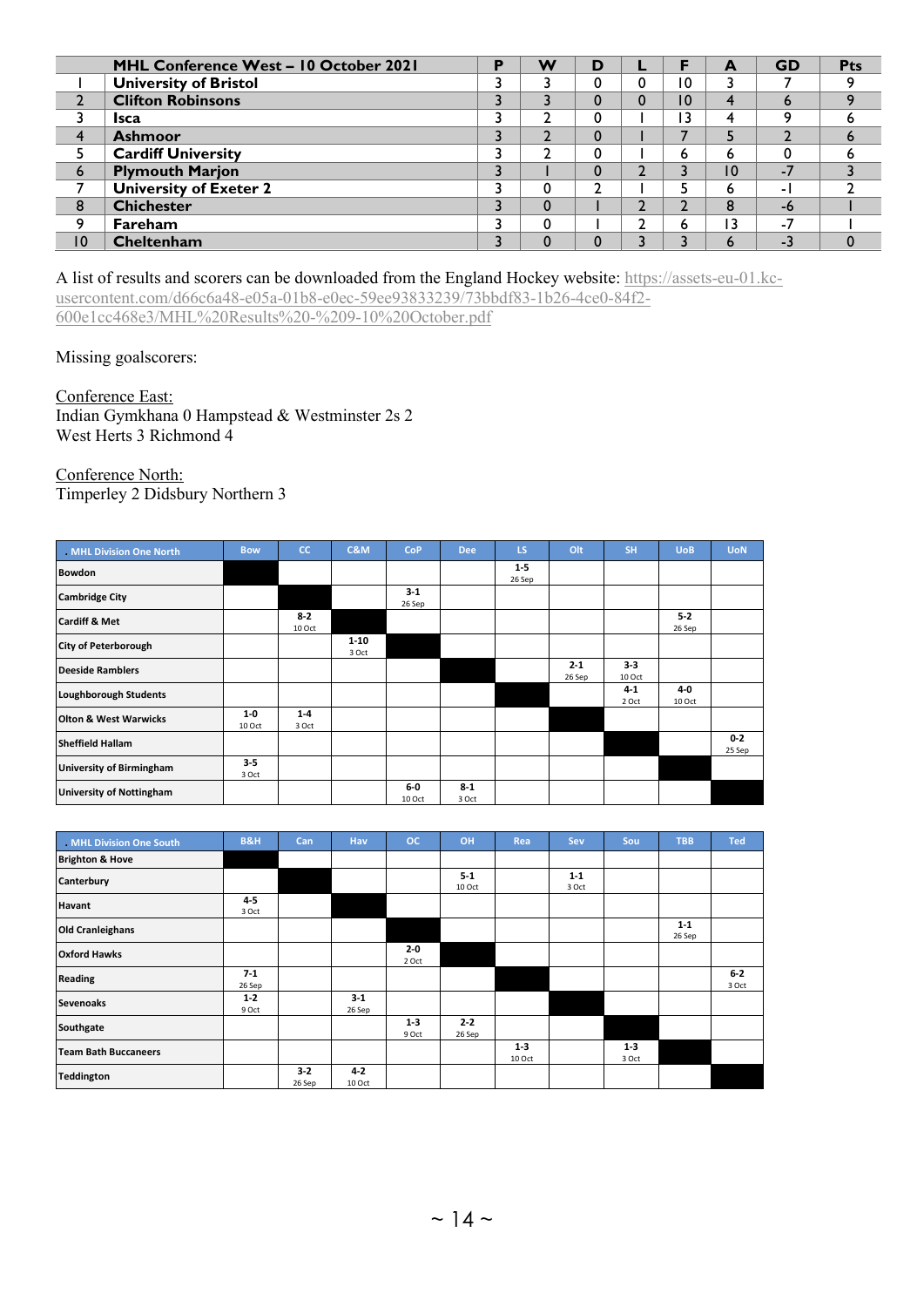| MHL Conference East            | <b>B&amp;B</b>   | <b>H&amp;W2</b>   | IG.               | LE.               | LW             | OL.              | <b>Ric</b>        | Spe               | Wap              | <b>WH</b>        |
|--------------------------------|------------------|-------------------|-------------------|-------------------|----------------|------------------|-------------------|-------------------|------------------|------------------|
| <b>Bromley &amp; Beckenham</b> |                  | $3-0$<br>25 Sep   |                   |                   |                | $3 - 3$<br>9 Oct |                   |                   |                  |                  |
| Hampstead & Westminster 2      |                  |                   |                   |                   |                |                  |                   |                   |                  | $2 - 4$<br>3 Oct |
| Indian Gymkhana                |                  | $0 - 2$<br>10 Oct |                   |                   |                |                  |                   |                   | $5 - 4$<br>3 Oct |                  |
| <b>London Edwardians</b>       | $3 - 1$<br>2 Oct |                   |                   |                   |                |                  |                   |                   |                  |                  |
| <b>London Wayfarers</b>        |                  |                   | $4 - 2$<br>26 Sep | $5 - 4$<br>9 Oct  |                |                  |                   |                   |                  |                  |
| <b>Old Loughtonians</b>        |                  |                   |                   |                   | $3-1$<br>2 Oct |                  |                   |                   |                  |                  |
| Richmond                       |                  |                   |                   |                   |                | $5-6$<br>25 Sep  |                   |                   |                  |                  |
| Spencer                        |                  |                   |                   |                   |                |                  | $3-6$<br>2 Oct    |                   |                  |                  |
| <b>Wapping</b>                 |                  |                   |                   | $0 - 3$<br>25 Sep |                |                  |                   | $2 - 0$<br>9 Oct  |                  |                  |
| <b>West Herts</b>              |                  |                   |                   |                   |                |                  | $3 - 4$<br>10 Oct | $1 - 4$<br>26 Sep |                  |                  |
|                                |                  |                   |                   |                   |                |                  |                   |                   |                  |                  |

| MHL Conference Midlands     | <b>Bar</b>       | <b>Bed</b>        | CU              | <b>Harb</b>       | <b>HM</b>        | <b>KL</b>         | Lich              | <b>LT</b>         | St.A         | UoB <sub>2</sub> |
|-----------------------------|------------------|-------------------|-----------------|-------------------|------------------|-------------------|-------------------|-------------------|--------------|------------------|
| <b>Barford Tigers</b>       |                  | 4-0<br>10 Oct     |                 |                   |                  |                   |                   |                   |              | $7-3$<br>26 Sep  |
| <b>Bedford</b>              |                  |                   |                 | $4 - 5$<br>2 Oct  |                  |                   |                   |                   |              |                  |
| <b>Cambridge University</b> |                  |                   |                 | $2 - 5$<br>10 Oct |                  |                   | $1 - 3$<br>2 Oct  |                   |              |                  |
| Harborne                    |                  |                   |                 |                   |                  |                   |                   | $7-2$<br>26 Sep   |              |                  |
| <b>Harleston Magpies</b>    |                  |                   | $3-1$<br>26 Sep |                   |                  |                   | $3 - 1$<br>10 Oct |                   |              |                  |
| Khalsa Leamington           |                  |                   |                 |                   | $2 - 3$<br>3 Oct |                   |                   |                   |              | $3-2$<br>10 Oct  |
| <b>Lichfield</b>            |                  | $3 - 3$<br>26 Sep |                 |                   |                  |                   |                   |                   |              |                  |
| Loughborough Town           | $2 - 4$<br>3 Oct |                   |                 |                   |                  |                   |                   |                   |              |                  |
| St. Albans                  |                  |                   |                 |                   |                  | $4 - 3$<br>26 Sep |                   | $0 - 1$<br>10 Oct |              |                  |
| University of Birmingham 2  |                  |                   |                 |                   |                  |                   |                   |                   | 0-0<br>3 Oct |                  |

| MHL Conference North     | AE                | Bee 2             | <b>Bel</b>        | <b>DN</b>         | Don              | Lee            | Pre              | <b>Tim</b> | UoD <sub>2</sub> | Wak               |
|--------------------------|-------------------|-------------------|-------------------|-------------------|------------------|----------------|------------------|------------|------------------|-------------------|
| <b>Alderley Edge</b>     |                   |                   |                   | $0-3$<br>3 Oct    |                  |                | $1 - 2$<br>9 Oct |            |                  |                   |
| <b>Beeston 2</b>         |                   |                   | $1 - 4$<br>10 Oct |                   | $1 - 2$<br>3 Oct |                |                  |            |                  |                   |
| <b>Belper</b>            |                   |                   |                   |                   |                  |                |                  |            | $2 - 0$<br>3 Oct |                   |
| <b>Didsbury Northern</b> |                   |                   |                   |                   |                  |                |                  |            |                  | $2 - 1$<br>26 Sep |
| <b>Doncaster</b>         |                   |                   |                   |                   |                  |                |                  |            |                  |                   |
| Leeds                    |                   |                   | $2 - 5$<br>26 Sep |                   |                  |                |                  |            | $0 - 1$<br>9 Oct |                   |
| Preston                  |                   |                   |                   |                   |                  | $0-4$<br>3 Oct |                  |            |                  |                   |
| <b>Timperley</b>         | $4 - 1$<br>25 Sep |                   |                   | $2 - 3$<br>10 Oct |                  |                |                  |            |                  | $4 - 2$<br>2 Oct  |
| University of Durham 2   |                   | $2 - 1$<br>26 Sep |                   |                   |                  |                |                  |            |                  |                   |
| Wakefield                |                   |                   |                   |                   | $1 - 1$<br>9 Oct |                |                  |            |                  |                   |

| MHL Conference West          | Ash               | Car             | Che              | Chi               | <b>CR</b>        | Far               | <b>Isca</b>    | <b>PM</b>       | <b>UoB</b>        | UoE 2             |
|------------------------------|-------------------|-----------------|------------------|-------------------|------------------|-------------------|----------------|-----------------|-------------------|-------------------|
| Ashmoor                      |                   |                 |                  |                   |                  |                   | $3-2$<br>3 Oct |                 |                   |                   |
| <b>Cardiff University</b>    |                   |                 |                  |                   | $2 - 4$<br>3 Oct |                   |                |                 |                   | $2 - 1$<br>10 Oct |
| Cheltenham                   |                   | $1-2$<br>26 Sep |                  |                   |                  |                   |                |                 | $1 - 2$<br>10 Oct |                   |
| <b>Chichester</b>            |                   |                 |                  |                   |                  |                   |                |                 | $0-3$<br>26 Sep   |                   |
| <b>Clifton Robinsons</b>     | $2 - 1$<br>26 Sep |                 |                  | $4 - 1$<br>10 Oct |                  |                   |                |                 |                   |                   |
| Fareham                      |                   |                 |                  |                   |                  |                   |                |                 |                   | $3 - 3$<br>26 Sep |
| Isca                         |                   |                 |                  |                   |                  | $5 - 1$<br>10 Oct |                | $6-0$<br>26 Sep |                   |                   |
| <b>Plymouth Marjon</b>       | $1 - 3$<br>10 Oct |                 | $2 - 1$<br>3 Oct |                   |                  |                   |                |                 |                   |                   |
| <b>University of Bristol</b> |                   |                 |                  |                   |                  | $5 - 2$<br>3 Oct  |                |                 |                   |                   |
| University of Exeter 2       |                   |                 |                  | $1 - 1$<br>3 Oct  |                  |                   |                |                 |                   |                   |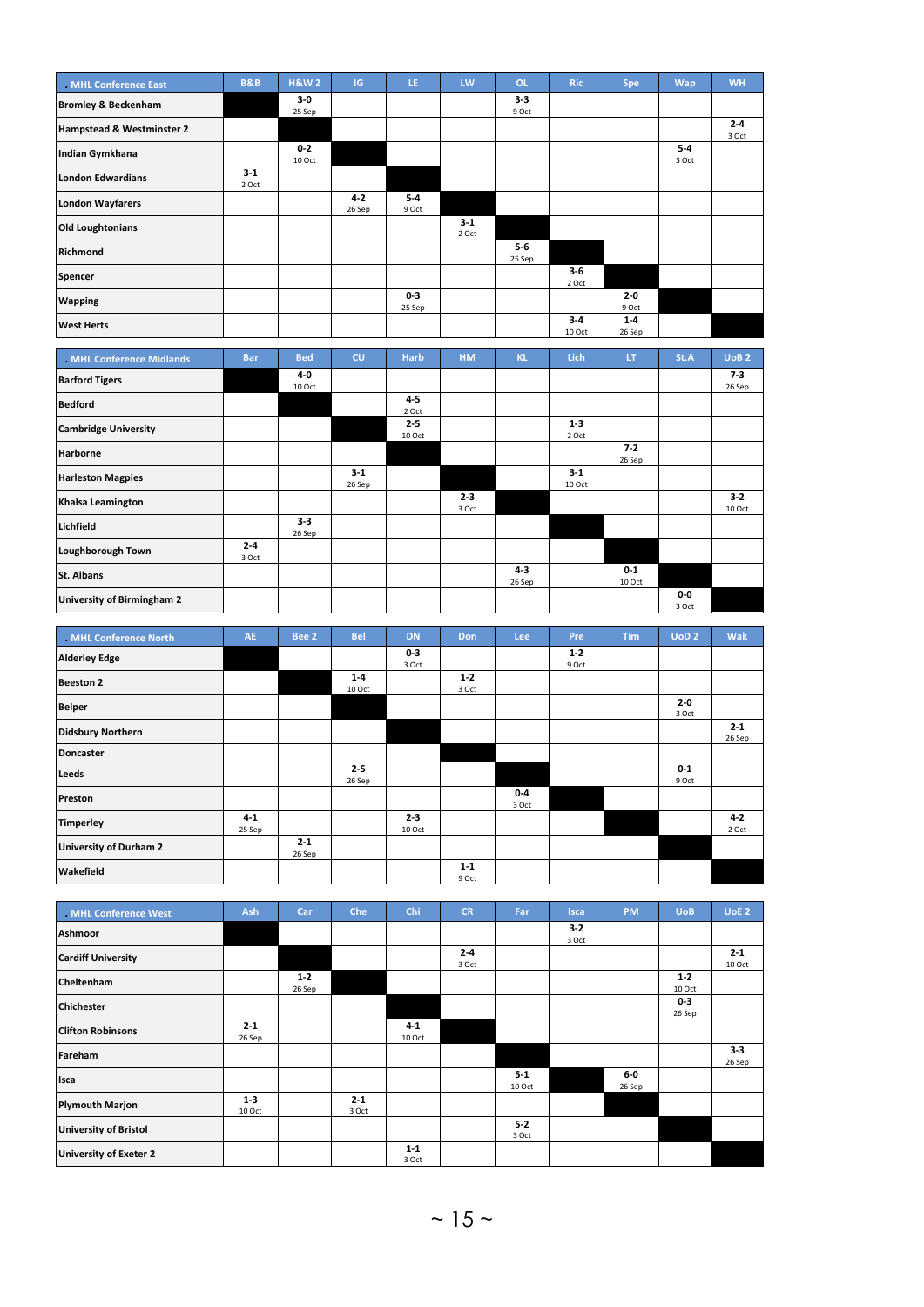# PREM, DIV. 1 & CONFERENCE FIXTURES – 16 OCT 2021

| Men's Hockey League Premier Division<br>Surbiton v Brooklands Manchester U (Sugden Road)                                           | <u>Time</u><br>1730 | Match Official<br>James Boylan | <b>Umpires</b><br>Mark Jarvis and Nick Padget             |
|------------------------------------------------------------------------------------------------------------------------------------|---------------------|--------------------------------|-----------------------------------------------------------|
| Division One North<br>Sheffield Hallam v Olton & West Warwicks<br>(Abbeydale Sports Club)                                          | 1630                | Christine O'Donovan            | Robert Brownbridge and Rowan Tejura                       |
| Division One South<br>Old Cranleighans v Teddington (Old Cranleighan HC)                                                           | 1800                | <b>Tony Sharp</b>              | Oliver Jones and Cam Reeman                               |
| Sevenoaks v Southgate (Holly Bush Lane)                                                                                            | 1700                | James Evans                    | Andy Higgins and Julian Warburton                         |
| Conference East<br>Hampstead & Westminster 2s v Old Loughtonians<br>(Paddington Recreation Ground)                                 | 1400                | lan Marsh                      | Aaron Campbell and Jack Harris                            |
| Richmond v Wapping (Quintin Hogg Memorial Ground)                                                                                  | 1215                | Home Club                      | Nick Lockhart and Neil Tallentire                         |
| Spencer v London Wayfarers (Spencer HC)                                                                                            | 1330                | Home Club                      | Richard Bishop-Laggett and Trevor Norman                  |
| Conference North<br>Doncaster v Alderley Edge (Doncaster Town Cricket Club)<br>University of Durham 2s v Wakefield (Maiden Castle) | 1330<br>1400        | Home Club<br>Peter MacLellan   | lain Noon and Chris Seeley<br>Neil McInnes and Mark Watts |
| <b>Conference West</b><br>Chichester v Cheltenham (Chichester College)                                                             | 1330                | Home Club                      | <b>Steve Cronin and Liam Sutton</b>                       |

## PREMIER DIVISION & DIVISION 1 FIXTURES – 17 OCT 2021

| Men's Hockey League Premier Division<br>Beeston v Hampstead & Westminster<br>(Nottingham Hockey Centre) | Time<br>1400 | Match Official<br>Christine O'Donovan | <b>Umpires</b><br>Mark Jarvis and Gareth Perry |
|---------------------------------------------------------------------------------------------------------|--------------|---------------------------------------|------------------------------------------------|
| Holcombe v Old Georgians (Holcombe Park)                                                                | 1400         | Pritpal Sagoo                         | <b>Isaac Charles and Paul Walker</b>           |
| Oxted v University of Exeter (Oxted School)                                                             | 1400         | Stephen Mason                         | Nick Padget and Martin Twist                   |
| Wimbledon v University of Durham<br>(Raynes Park High School)<br><b>Bye: East Grinstead</b>             | 1430         | <b>Richard Barter</b>                 | Sean Edwards and Cam Reeman                    |
| Division One North                                                                                      |              |                                       |                                                |
| Bowdon v Cardiff & Met (Bowdon Club)                                                                    | 1430         | <b>Stephen Catton</b>                 | Dan Reid and Kevin Roberts                     |
| Cambridge City v University of Nottingham<br>(Cambridge University Sports Ground)                       | 1330         | David Hughes                          | Johnny Downer and Jack Harris                  |
| City of Peterborough v Loughborough Students<br>(City of Peterborough HC)                               | 1400         | <b>Yvonne McCartney</b>               | Harry Collinson and David Monger               |
| University of Birmingham v Deeside Ramblers<br>(University of Birmingham)                               | 1430         | <b>Steve Kirby</b>                    | Robert Brownbridge and Nick White              |
| Division One South                                                                                      |              |                                       |                                                |
| Brighton & Hove v Canterbury (Brighton & Hove HC)                                                       | 1300         | Stephen Downham                       | Rob Jenkins and Julian Warburton               |
| Havant v Reading (Havant College)                                                                       | 1400         | David Rigby                           | Nku Davis and Neil Smith                       |
| Oxford Hawks v Team Bath Buccaneers<br>(Banbury Road North Sports Ground)                               | 1400         | Ray Strudwick                         | Dan Stewart and Mason Wright                   |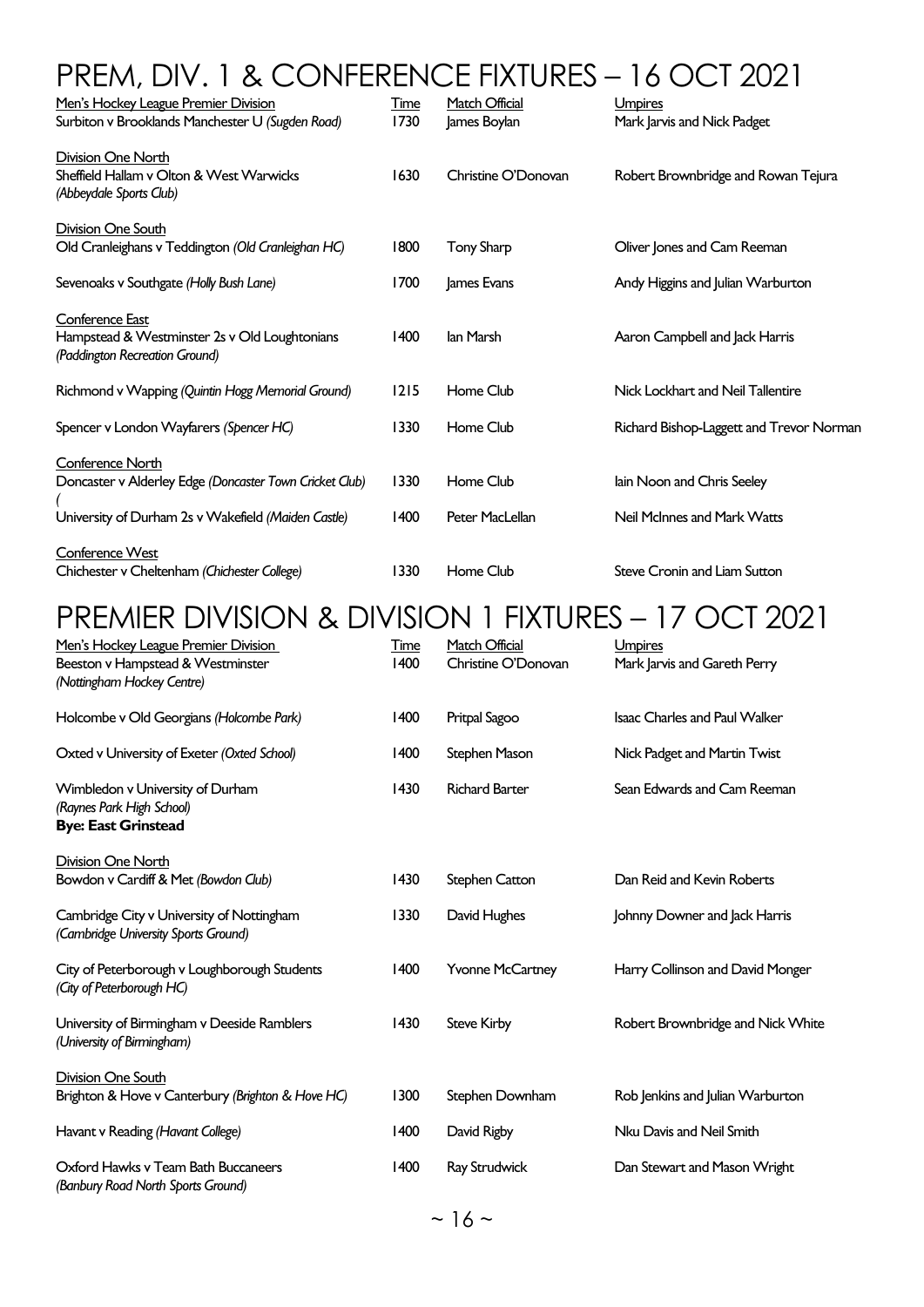# CONFERENCE FIXTURES – 17 OCT 2021

| <b>Conference East</b><br>Bromley & Beckenham v Indian Gymkhana<br>(Langley Park School For Girls) | <b>Time</b><br>1400 | Match Official<br>lan Marsh | Umpires<br>Richard Bishop-Laggett and Liam Sutton |
|----------------------------------------------------------------------------------------------------|---------------------|-----------------------------|---------------------------------------------------|
| London Edwardians v West Herts (King's Sports Ground)<br>(King's Sports Ground)                    | 1415                | Home Club                   | James Rollins and AJ Small                        |
| <b>Conference Midlands</b><br>Bedford v St. Albans (Bedford Hockey Centre)                         | 1400                | Dawn Tucker                 | Jaime Cox and Jonathan Gillespie                  |
| Harborne v Barford Tigers (King Edward VI School)                                                  | 1430                | <b>Tom Roberts</b>          | Dave Merrell and Jimbob Wakeland                  |
| Lichfield v Khalsa Leamington (Lichfield Sports Club)                                              | 1330                | <b>Andrew Barnes</b>        | Alan Miller and Pritpal Sihota                    |
| Loughborough Town v Cambridge University<br>(Loughborough University)                              | 1230                | Jo Barnes                   | Amar Chudasama and Tim Martin                     |
| University of Birmingham 2 v Harleston Magpies<br>(University of Birmingham)                       | 1230                | <b>Steve Kirby</b>          | Huw Richards and Arevinth Sarma                   |
| Conference North<br>Belper v Timperley (Belper Meadows Sports Club)                                | 1215                | Amarjeet Singh Soar         | Tony Bond and Ashley Freeman                      |
| Didsbury Northern v Leeds (Armitage)                                                               | 1400                | <b>Peter McInulty</b>       | Ed Westbrook and Sam Williams                     |
| Preston v Beeston 2 (Preston Sports Club)                                                          | 1330                | John Scrini                 | Stephen Cox and Samuel Church                     |
| Conference West<br>Ashmoor v Cardiff University<br>(King Edward VI Community College)              | 1300                | Paul Earnshaw               | Martyn Harvey and Charlie Pritchard               |
| Clifton Robinsons v University of Exeter 2<br>(Clifton College)                                    | 1400                | Jenny Hollman               | Nick James and Luke Rees                          |
| Fareham v Plymouth Marjon<br>(Henry Court Community School)                                        | 1330                | Home Club                   | Jade Bloomfield and Mark Everard                  |
| Isca v University of Bristol (University of Exeter)                                                | 1300                | <b>Richard Hill</b>         | Christian Phillips-Adams and Graham Woolcock      |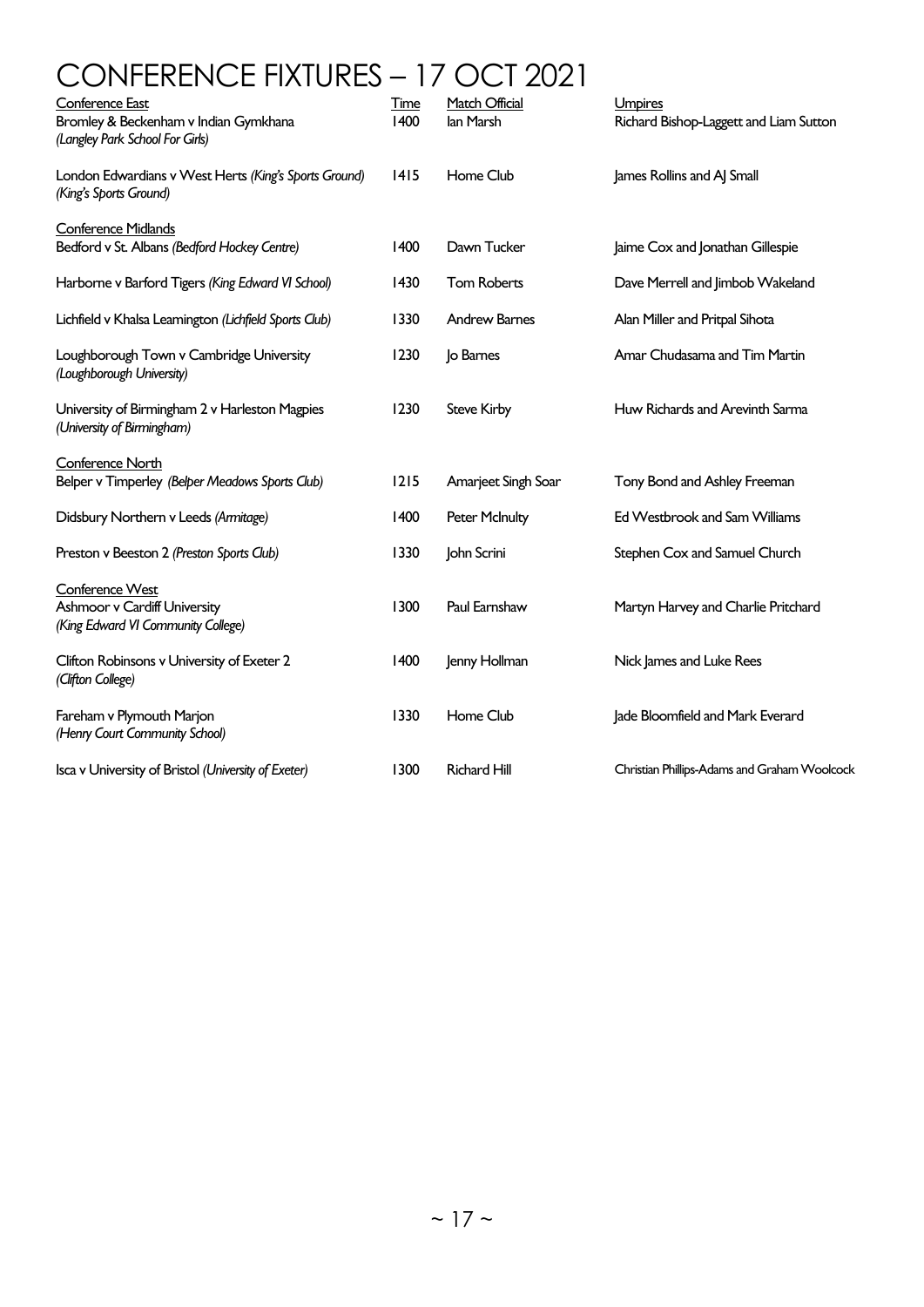# CLUB SQUADS:

|                         | <b>Beeston</b>           | <b>Brooklands MU</b>    | <b>East Grinstead</b> | Hampstead & W                  |
|-------------------------|--------------------------|-------------------------|-----------------------|--------------------------------|
| <b>GK</b>               | Simon HUJWAN             |                         |                       |                                |
| <b>GK</b>               | Ashley WATSON            |                         |                       |                                |
| <b>GK</b>               | Peter HEXTALL            |                         |                       |                                |
| L                       |                          |                         |                       | <b>Toby REYNOLDS-COTTERILL</b> |
| $\mathbf{2}$            |                          | <b>Nick HALE</b>        |                       | <b>Steve KELLY</b>             |
| $\overline{\mathbf{3}}$ | lames HUNT               | Dan VINCENT             |                       | Jonny GOOCH                    |
| $\overline{\mathbf{4}}$ | <b>Richard ALEXANDER</b> | Mike WOOD               |                       | Mohan GANDHI                   |
| 5                       | <b>Kai ACHINGER</b>      | <b>Alex HOLMES</b>      |                       | James OATES                    |
| 6                       | Robbie GLEESON           | <b>Andrew RUSBRIDGE</b> |                       | Marc EDWARDS                   |
| 7                       | <b>Gareth GRIFFITHS</b>  | <b>Felix TULLY</b>      |                       | <b>Toby ROCHE</b>              |
| 8                       | <b>Eddie HARPER</b>      | Andrew JACKSON          |                       | Chris CARGO                    |
| 9                       | Connor SIGN              | Aidan KHARES            |                       | <b>Rupert SHIPPERLEY</b>       |
| 10                      | Sam APOOLA               | Kevin CARROLL           |                       |                                |
| $\mathbf{H}$            | Henry CROFT              | David FLANAGAN          |                       | Paul MELKERT                   |
| 12                      | Stuart KENTWELL          | <b>Richard SLATER</b>   |                       | Sam FRENCH                     |
| 13                      | Sukhi PANESAR            |                         |                       | Matt GUISE-BROWN               |
| 4                       | Josh PAVIS               | Callum MIDDLETON        |                       | Hywel JONES                    |
| 15                      | Jacob READ               | James LAVERS            |                       |                                |
| 16                      | <b>Brendan ANDREWS</b>   | Peter FLANAGAN          |                       | loe SHARP                      |
| 17                      | Gareth ANDREW            | Craig GETTY             |                       | <b>Kwan BROWNE</b>             |
| 18                      | <b>Will PRENTICE</b>     |                         |                       | Josh KELLY                     |
| 19                      | loe WATERSON             |                         |                       | <b>Will CALNAN</b>             |
| 20                      | loe PAUL                 | Leo WATTON              |                       | <b>Rhodri FURLONG</b>          |
| 21                      |                          | <b>Ben WALLACE</b>      |                       | Leikan OGUNLANA                |
| 22                      | Nat PARTRIDGE            |                         |                       | Daniel KYRIAKIDES              |
| 23                      | Morgan MALES             |                         |                       | Matthew RAMSHAW                |
| 24                      | <b>Ben COLLINSON</b>     | Rob FOXALL-SMITH        |                       | James SUTCLIFFE                |
| 25                      |                          |                         |                       | Kei KAEPPELER                  |
| 26                      | David BOND               |                         |                       | <b>Teague MERCANO</b>          |
| 27                      | Max SOWTER               |                         |                       | Pete MAKIN                     |
| 28                      |                          |                         |                       | George SWEETING                |
| 29                      |                          |                         |                       | loe HILLYER                    |
| 30                      |                          |                         |                       | Dewi ROBLIN                    |
| 31                      |                          |                         |                       | Josh KEAVENEY                  |
| $\overline{32}$         |                          |                         |                       | Aaron HUDSON                   |
| 33                      |                          |                         |                       | Vijay PAWAR                    |
| 34                      |                          |                         |                       | Sebastian BUDDLE               |
| 35                      |                          |                         |                       | <b>William SEEBOLD</b>         |
| 36                      |                          |                         |                       | loe BROWNILL                   |
| 37                      |                          |                         |                       | Tom SEEBOLD                    |
| 44                      |                          |                         |                       | Sami ENGLEFIELD                |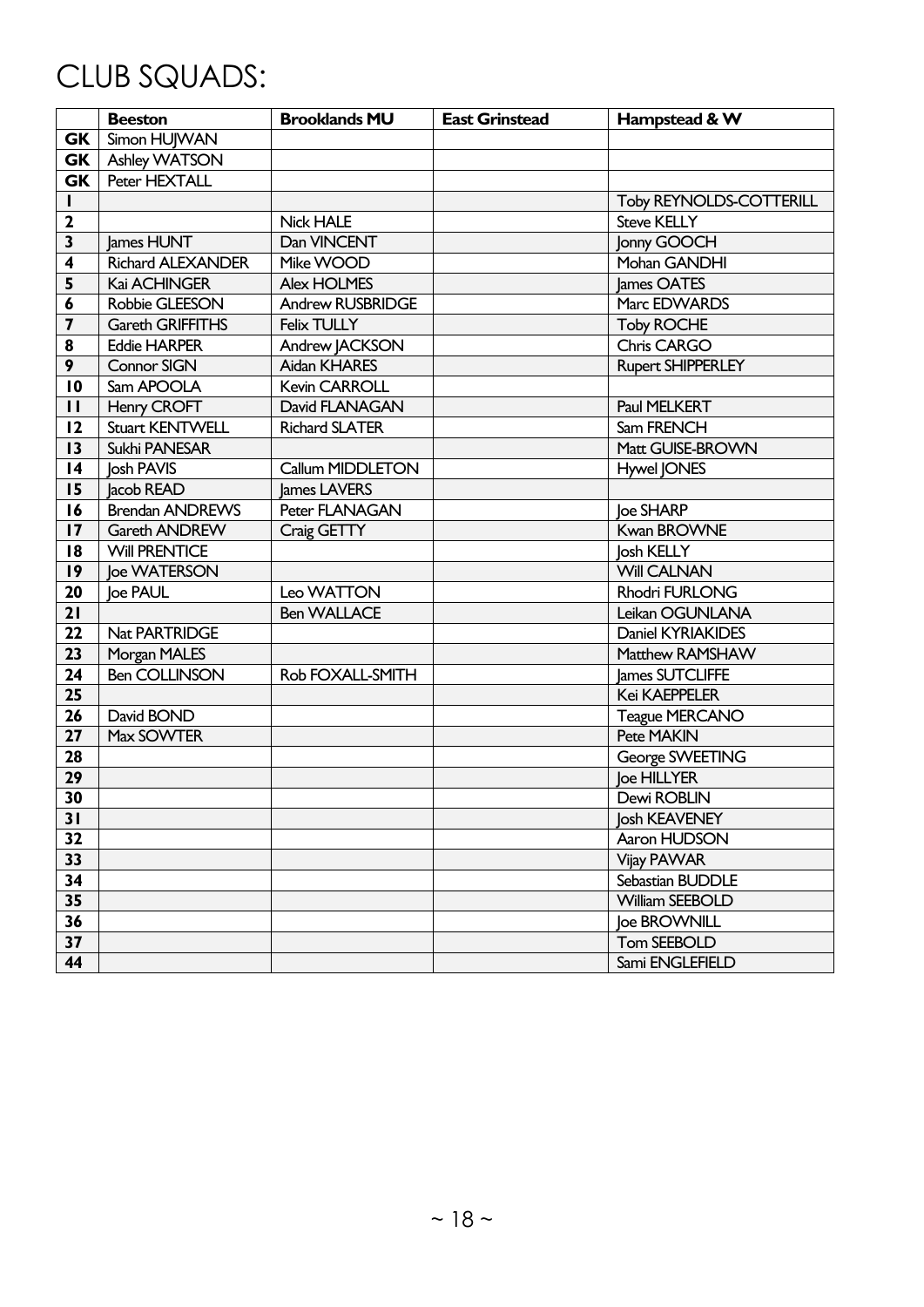|                         | Holcombe               | <b>Old Georgians</b> | <b>Oxted</b>           | <b>Surbiton</b>       |
|-------------------------|------------------------|----------------------|------------------------|-----------------------|
| $\mathbf{I}$            |                        |                      |                        |                       |
| $\mathbf{2}$            | Tim GUISE-BROWN        |                      | Owen WILLIAMSON        |                       |
| $\overline{\mathbf{3}}$ | Sam PATERSON           |                      | <b>Lewis FRASER</b>    | <b>Luke TAYLOR</b>    |
| $\overline{\mathbf{4}}$ | Craig WILD             |                      |                        | Rob FARRINGTON        |
| 5                       | lake RABEN             |                      | <b>Lucas WARD</b>      | <b>Tom SORSBY</b>     |
| 6                       |                        |                      | <b>Josh BIRTLES</b>    | <b>Ben BOON</b>       |
| $\overline{\mathbf{z}}$ |                        |                      | <b>Robert MUGRIDGE</b> | Jonny GALL            |
| 8                       | Hayden PHILLIPS        |                      | Matthew CROOKSHANKS    | <b>Tim NURSE</b>      |
| 9                       | Dan EDWARDS            |                      | Mark GALLOWAY          | Arjan DRAYTON-CHANA   |
| 10                      |                        |                      |                        | Jamie GOLDEN          |
| $\mathbf{H}$            | <b>Tom RUSSELL</b>     |                      | <b>Nick GILES</b>      | Jonty GRIFFITHS       |
| 12                      | Ali BRAY               |                      |                        | <b>Ben PARK</b>       |
| 13                      | <b>Oliver WALKER</b>   |                      |                        | <b>Scott EVANS</b>    |
| $\overline{14}$         |                        |                      | <b>Chris PORTER</b>    |                       |
| 15                      | Alex MOEN              |                      | Peter FRIEND           |                       |
| 16                      | Robert FIELD           |                      | Ryan KAVANAGH          | <b>Ben STEVENSON</b>  |
| 17                      | <b>Harry TRUSLER</b>   |                      |                        |                       |
| 18                      | <b>Barry MIDDLETON</b> |                      |                        |                       |
| $\overline{19}$         | <b>Greg NOLAN</b>      |                      | Max GILBERT            | David GOODFIELD       |
| 20                      | Ollie PAYNE            |                      |                        | <b>Nick PARK</b>      |
| 21                      |                        |                      | Rafa CALDERON          | Adam BUCKLE           |
| $\overline{22}$         |                        |                      | Cam HEALD              | <b>Alex WILLIAMS</b>  |
| $\overline{23}$         | <b>Nick BANDURAK</b>   |                      | Fred WHITFIELD         | Harry GIBSON          |
| 24                      |                        |                      | <b>lordan TURNBULL</b> | Sam SPENCER           |
| 25                      | Tom O'KEEFE            |                      |                        |                       |
| 26                      |                        |                      |                        | James GALL            |
| $\overline{27}$         |                        |                      |                        |                       |
| 28                      |                        |                      |                        | <b>Gareth FURLONG</b> |
| 29                      |                        |                      |                        | Alex ROONEY           |
| 30                      | <b>Andrew PERKINS</b>  |                      |                        | Ore OGUNLANA          |
| 31                      |                        |                      |                        |                       |
| $\overline{32}$         |                        |                      |                        | Jamie TAYLOR          |
| $\overline{36}$         |                        |                      |                        | <b>Jack MIDDLETON</b> |